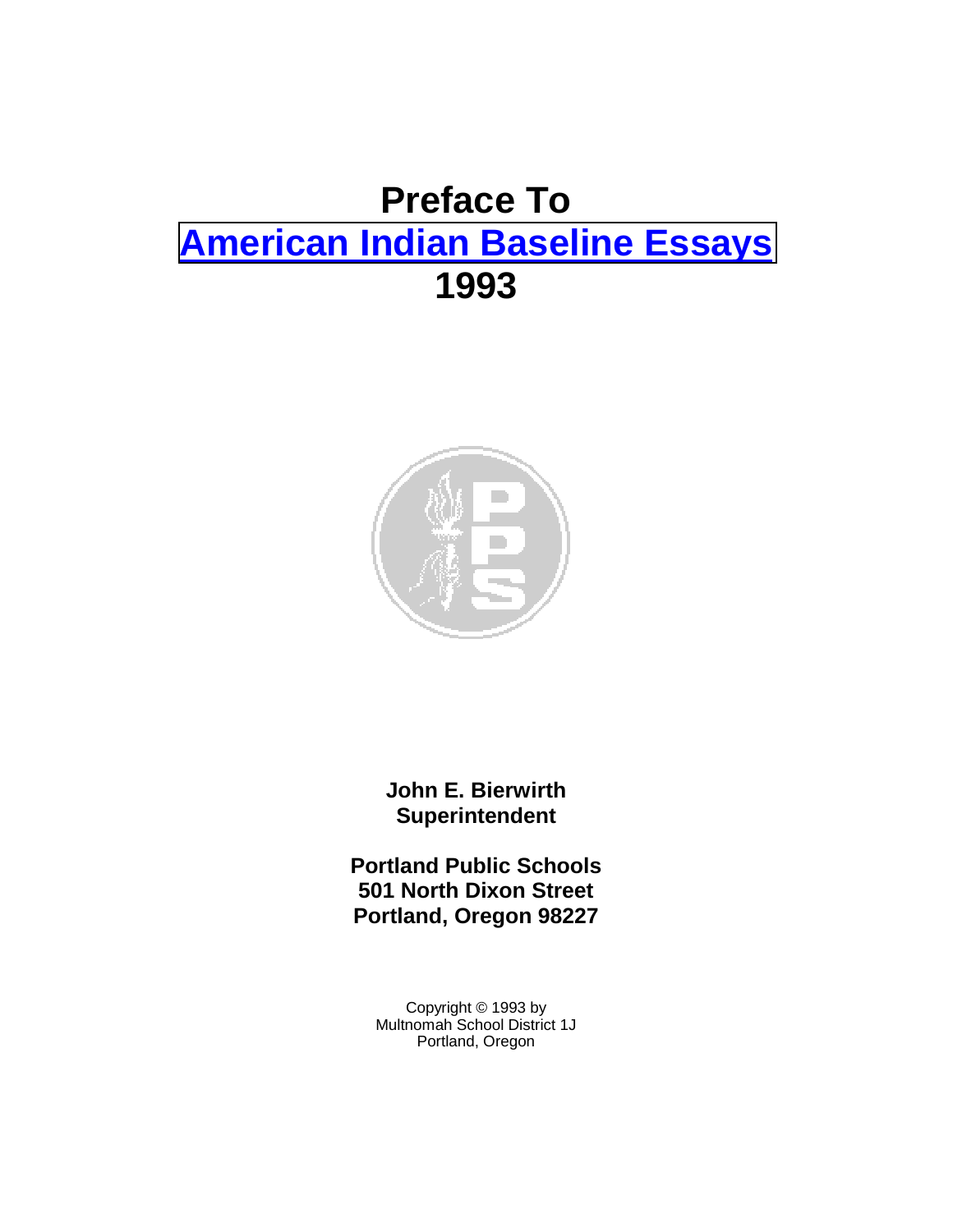# **AMERICAN INDIAN**



# **BASELINE ESSAYS**

 **1993 Portland Public Schools**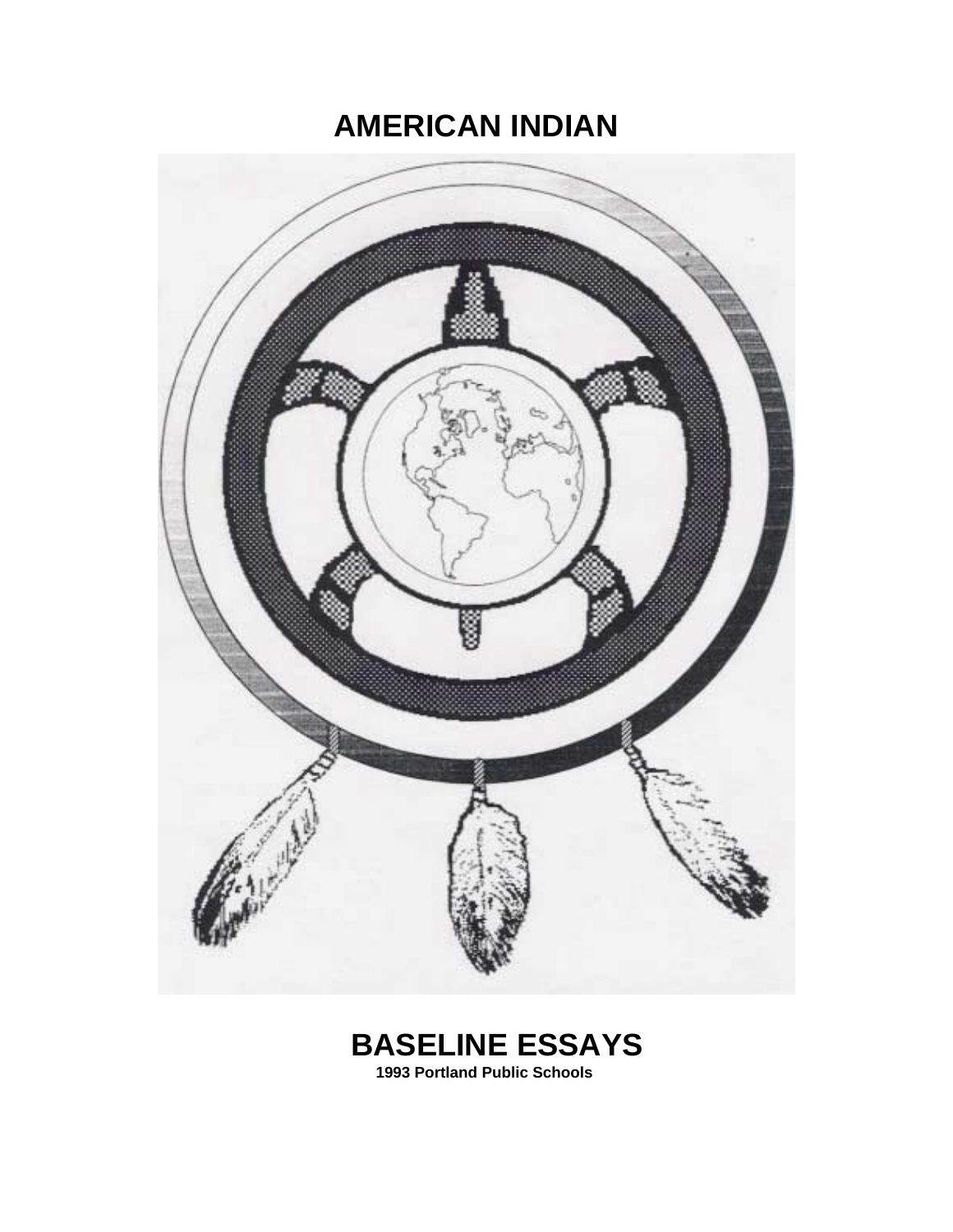# **FOREWORD**

# **by Carolyn M. Leonard**

The Portland Public School District continues to break new ground in curriculum design with the publication of the **American Indian Baseline Essays**. These essays represent one part of an arduous multicultural/multiethnic curriculum development effort initiated in the early 1980s.

Dr. Asa G. Hilliard, III introduced the concept of Baseline Essays to Portland Public Schools in 1982. He states: "The Baseline [Es](#page-25-0)say is intended to be a short story of the experience of a particular geocultural group<sup>1</sup> within a particular academic area from earliest times to the present. The Baseline Essay itself is primarily, though not exclusively, a resource document for the teacher. It provides a sense of coherence, continuity, and comprehensiveness to the experience of a particular group within a given academic area. Taken altogether, the Baseline Essays are the story of a people."

Baseline Essays provide a holistic background and view of a geocultural group's history, culture, and contributions. Using such documents, teachers can infuse cultural content into their classroom instruction while avoiding presentations of isolated bits of information. The curriculum can reflect the multicultural reality of our society, avoiding the treatment of cultural information "as individual, incidental, and episodic rather than essential and integral to the regular curriculum" (Hilliard, 1986).

Dr. Hilliard states: "While lesson plans and curriculum guides may have direct links to day-to-day planning, the Baseline Essays should provide the professional teacher a general perspective and references that will help clarify the isolated information that appears in the curriculum guides or standardized texts."

### **Organization of the American Indian Baseline Essays Notebook**

A definition of Multicultural/Multiethnic Education, a statement regarding the Implementation of Multicultural/Multiethnic Education in Portland Public Schools, and an author's preface precedes the Essays. Each of the Baseline Essays is a complete work in and of itself with its own introduction, illustrations, page numbering system, appendices and index.

# **Use of the American Indian Baseline Essays**

These Essays are one part of a staff inservice package intended to give teachers and other school staff members basic information about the history, culture, and contributions of American Indian peoples. Training workshops and model lesson plans are to be offered to teachers in order to introduce and discuss essay content, helping them implement a more comprehensive instructional picture of this geocultural group.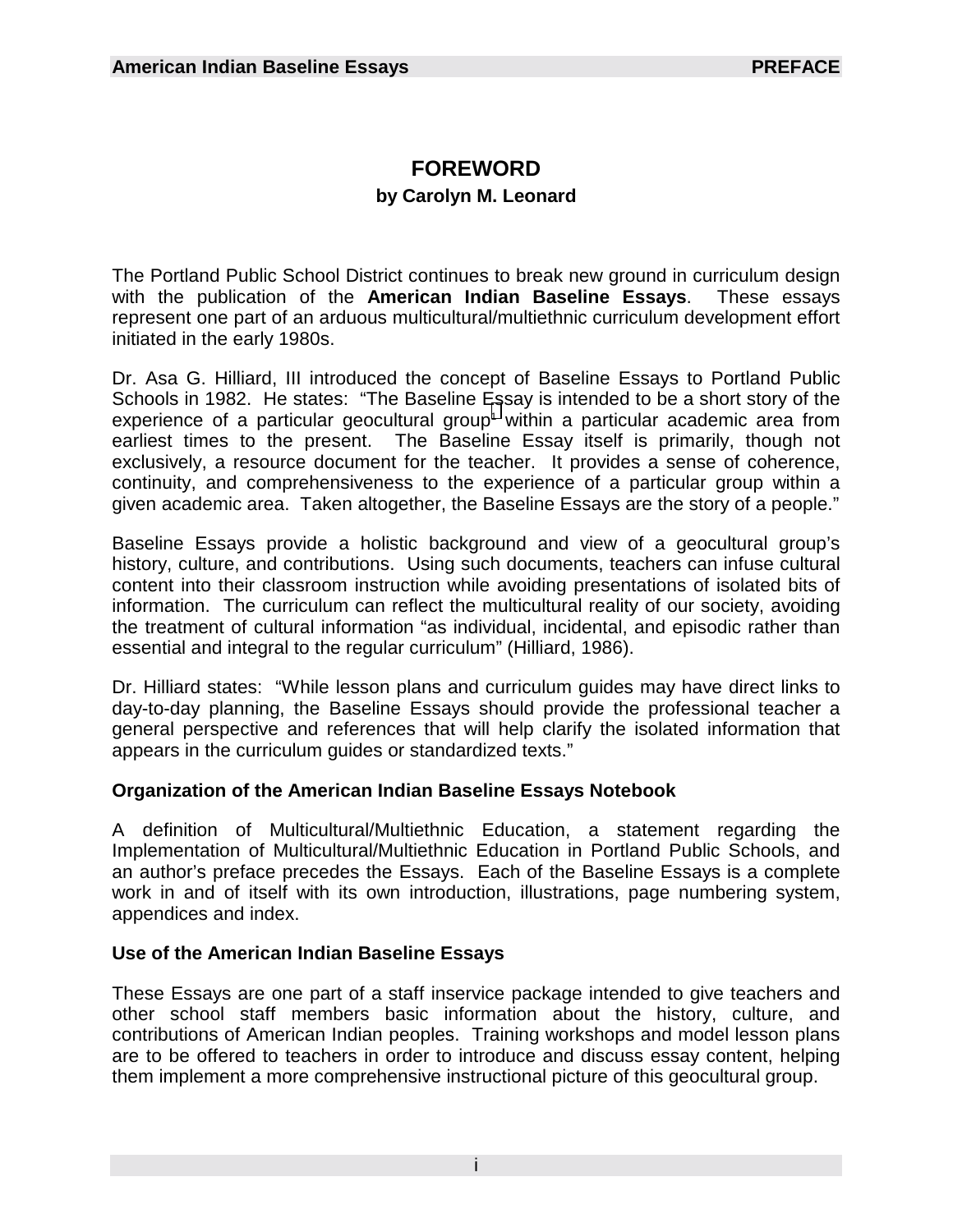# **MULTICULTURAL/MULTIETHNIC EDUCATION**

## **Definition**

Multicultural/Multiethnic Education is education that prepares the student to live, learn, and work in a pluralistic world by fostering appreciation and respect for people of other ethnic and cultural backgrounds.

### **Implementation of Multicultural/Multiethnic Education in PPS**

For teachers, counselors, administrators, and other Portland Public Schools staff, Multicultural/Multiethnic Education (Education that is Multicultural) is education that consists of three critical components:

 1. **Specific content** that provides a balance of information about the history, culture, and contributions of six identified geocultural groups (i.e., African-American, Asian-American, European-American, [H](#page-25-0)ispanic- American, American Indian, and Pacific Island-American)<sup>2</sup>;

 2. A **structured process** designed to foster understanding, acceptance, and constructive relations among people of different cultural and ethnic backgrounds; and

 3. A **perspective** (a philosophy and educational attitude) that guides one in the selection and infusion of information and challenges one to deliver "education that is multicultural" or other school-related services in a manner that promotes access and equity.

Effective implementation of Multicultural/Multiethnic Education (Education that is Multicultural) will establish for the learners that:

 1. Individuals from each of the six geocultural groups have made and continue to make significant contributions.

 2. No one geocultural group is innately inferior or superior to another. All geocultural groups have made significant contributions.

3. People are interdependent and need one another.

Infusion of Multicultural/Multiethnic Education into all curricular areas should:

1. Build an awareness of one's own cultural and ethnic heritage;

 2. Develop an understanding, respect, and appreciation for the history, culture, and contributions of other groups; and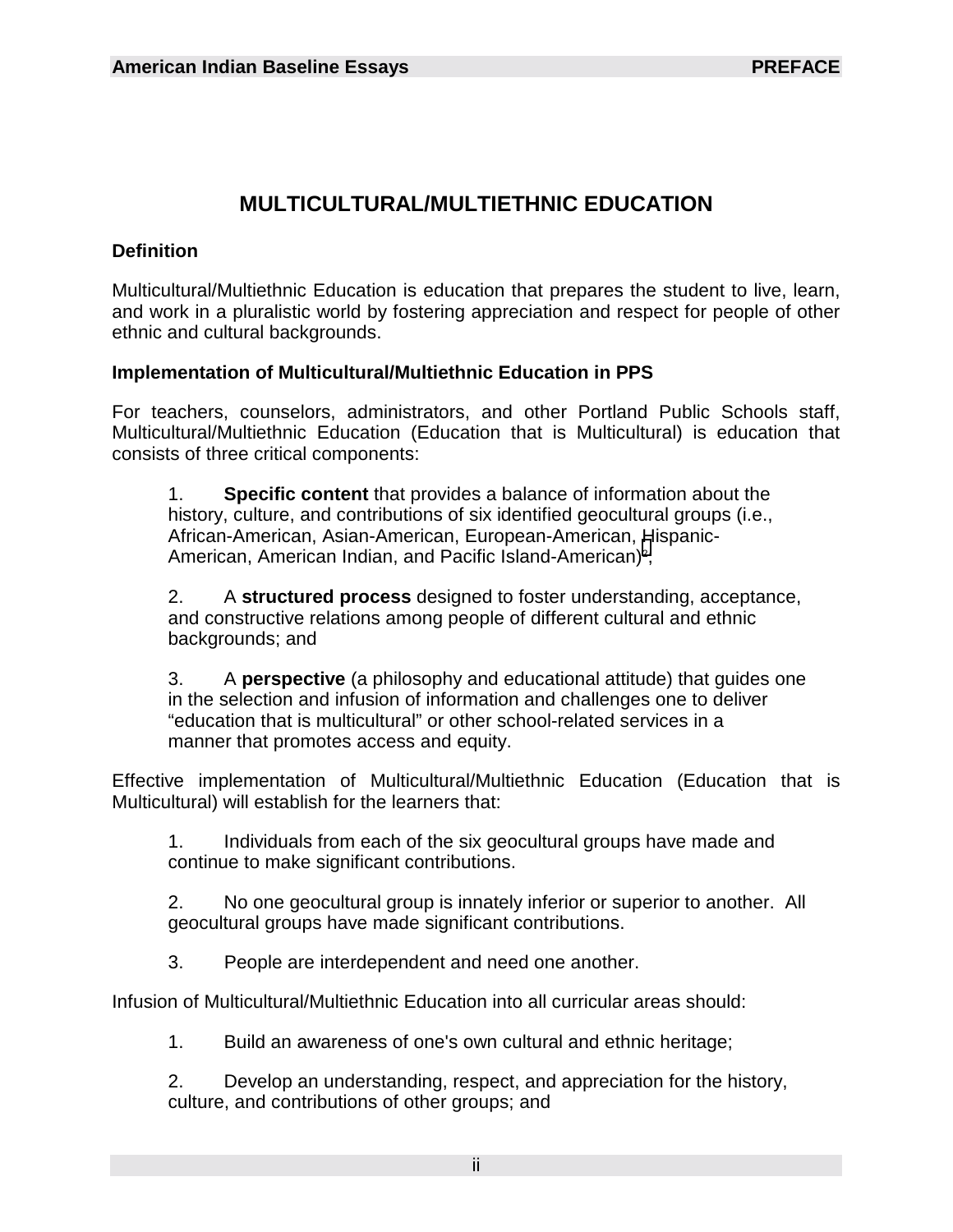3. Eliminate personal and national ethnocentrism so that one understands that a specific culture is not intrinsically superior or inferior to another.

Teachers and administrators can use the following general suggestions to help bring about greater understanding and appreciation of cultural diversity:

 1. Members of minority groups and women should be shown as meaningful participants in all phases of local, state, national, and international life. Classroom experiences as well as extracurricular activities should reinforce the pluralistic society in which we live.

 2. Classroom assignments should provide for both individual and cooperative efforts.

 3. Students should have opportunities to explore their own culture as well as the cultures of others.

Satisfactory implementation of "Education that is Multicultural" will lead to the graduation of students who are aware of cultural similarities and differences and are capable of:

1. Living in harmony with people of different ethnic groups and cultures;

 2. Working productively with and for people from different ethnic groups and cultures; and

 3. Solving local, national, and international problems by reviewing and analyzing information then working cooperatively toward solutions.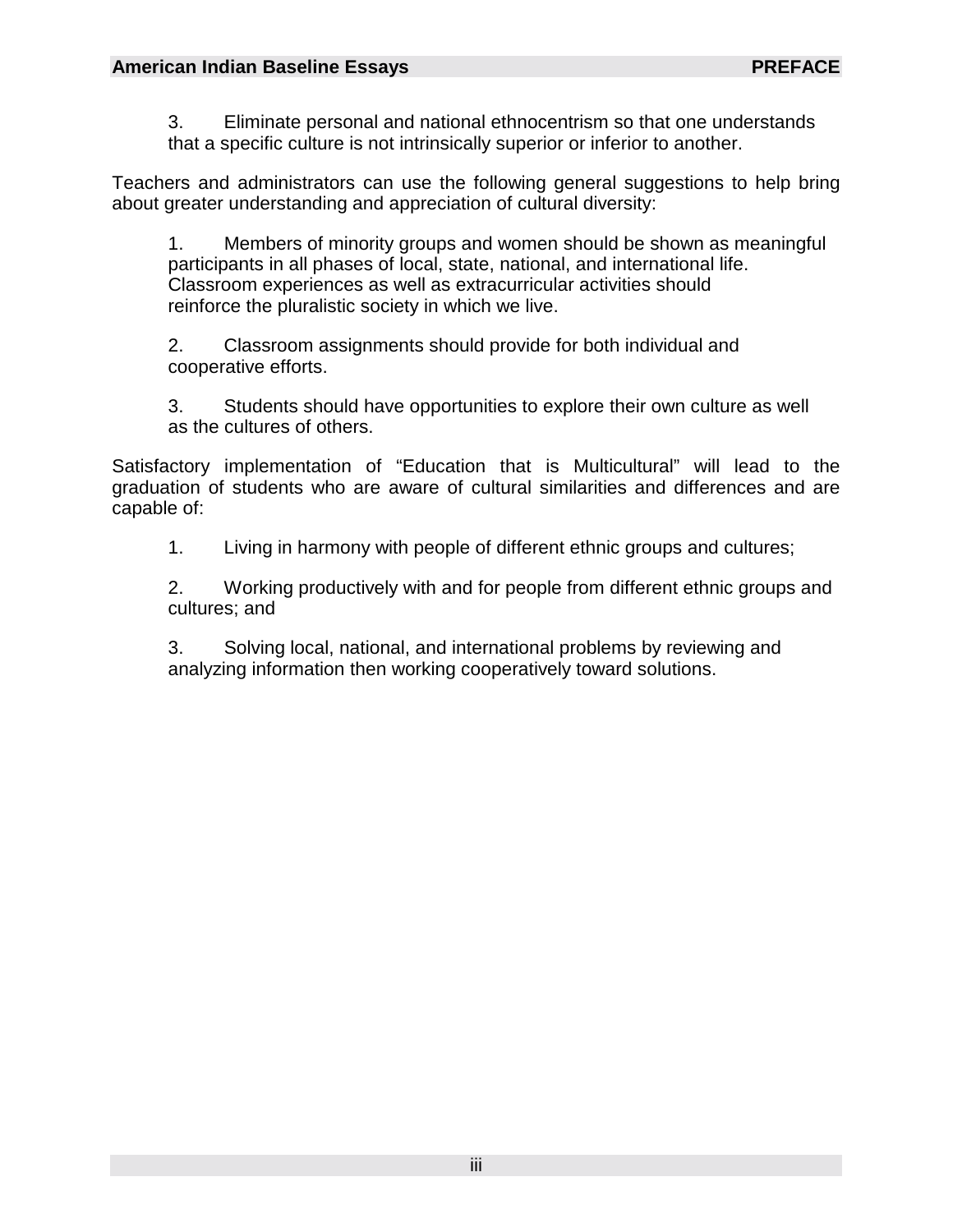# **ACKNOWLEDGMENTS**

Shirley D. Glick *Director of Curriculum* Bruce Richards *Assistant Director of Curriculum*

### **Multicultural/Multiethnic Education Office**

Carolyn M. Leonard, M. Ed. *Coordinator of Multicultural/Multiethnic Education*  Mariam Baradar, Ed. D. *Asian-American Resource Specialist* Chris R. Landon, M. Ed. *American Indian Resource Specialist*  Luis R. Machorro *Hispanic-American Resource Specialist* M. Dougie Bright *Office Secretary*  Camille S. Hinman *Office Staff Support*

#### **Authors**

Chris Landon (Blackfeet/Pawnee and Italian) Gary Fields (Lakota/Cree)

# **American Indian Curriculum Committee**

- Alex Stone (Southern Cheyenne), Chair Sonciray Bonnell (Luiseño) Floy C. Pepper (Creek) Catherine Collier Norrine Smokey-Smith (Washoe) Ruth Ann Jensen (Tlingit) Roberta Stone, Secretary Pat Morrell (Siletz) Linda Hart (Turtle Mountain Chippewa) Darrell Brave (Oglala Lakota)<br>Robin Butterfield (Winnebago-Chippewa) Darlene Peters (Klallam) Robin Butterfield (Winnebago-Chippewa) Robey Clark (Blackfeet) Robert Gould Joseph Coburn (Klamath) Cheryl Lucas (Sioux) Ramona Soto Rank (Klamath) Ilene Depoe Somes (Siletz-Cheyenne) Charlie Stewart (Oglala Lakota) Ted Strong (Yakima) David Hatch (Siletz) Morris Brewer (Oglala Lakota) Christine Lowery (Laguna-Hopi) Tom Ball (Klamath-Modoc) Joy Hicks Norman Enyart (Delaware) Simon Ortiz (Acoma Pueblo) Edna Mae Pittman Maria Tenorio (Apache-Yaqui) Jay LaPlante (Blackfeet) Tim Wapato (Colville)
	- Celeste Whitewolf (Warm Springs)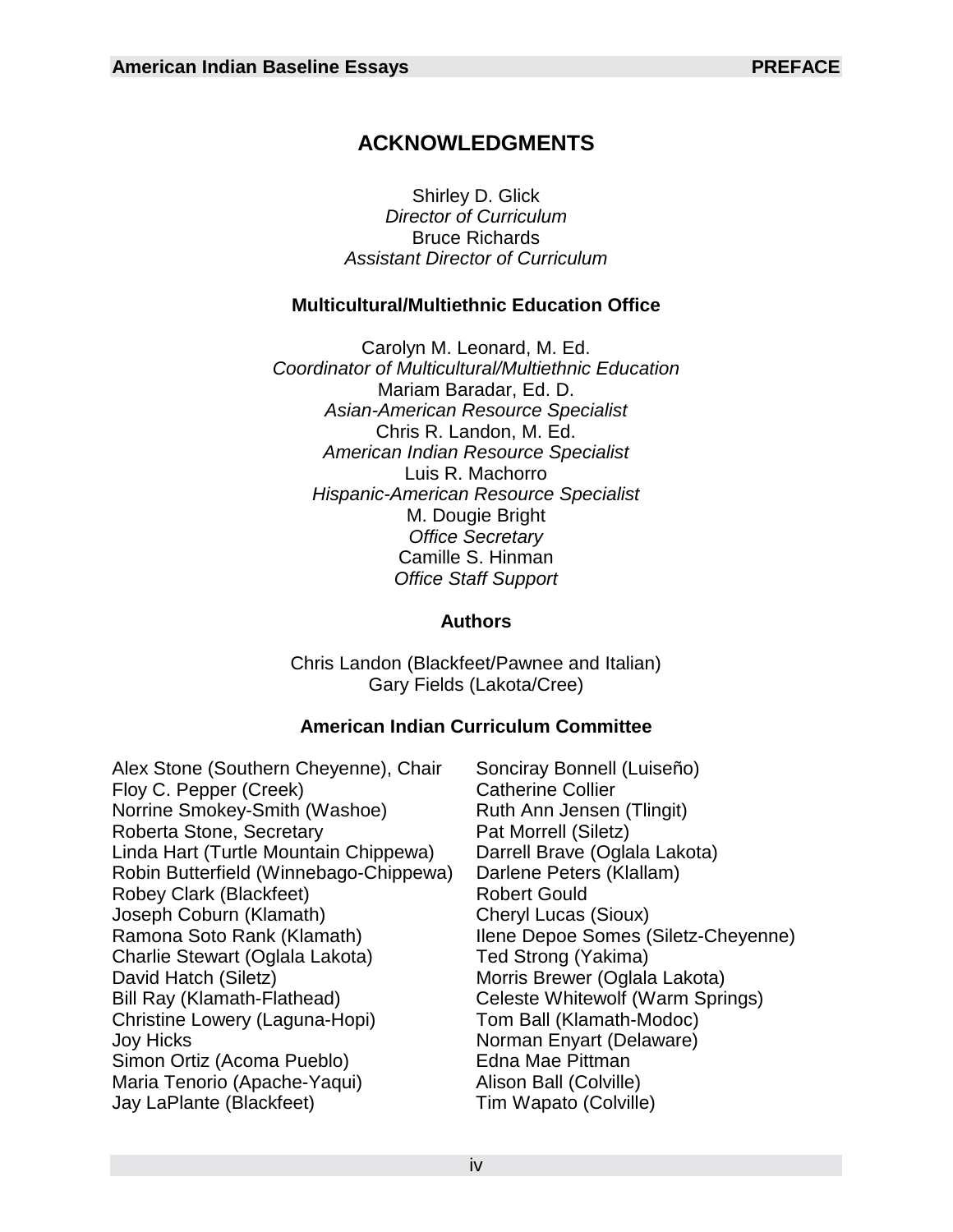#### **Reviewers**

 The American Indian Curriculum Committee, the staff of the Multicultural/ Multiethnic Education Office, and the authors sincerely thank the scholars, teachers and other subject-matter specialists listed below for their written advice on the drafts of these Essays. Thanks as well go to the many teachers, administrators and the School Board members who took time to review the drafts. The authors also especially appreciate the work of the community and professional members of the American Indian Curriculum Committee who worked with us on all aspects of the drafts. They are already listed above, so their names will not be repeated in the reviewer listings below. To all, our gratitude for your work in reviewing and commenting on the drafts of the **American Indian Baseline Essays.** You materially assisted us in improving them.

 The content, structure and organization of each essay is the responsibility of its author. However, the perspective in each essay is the result of a collaborative effort of author and the American Indian community representatives serving on the American Indian Curriculum Committee, assisted by the advice and input of the subject-matter specialists. The **American Indian Baseline Essays** do not necessarily represent the views of any of the reviewers or the institutions with which they may be associated (institutional listings below are only for purposes of identification). No endorsement of the Baseline Essays is hereby implied.

#### **Art**

- Dr. Gregory Cajete (Tewa)
- Dr. Ron Theisz, Black Hills State University, Spearfish
- Dr. David Warren (Tewa), Museum of the American Indian, Smithsonian **Institution**

#### **Language Arts**

Dr. Larry Evers, Department of English, University of Arizona

- Richard Littlebear (Northern Cheyenne), Alaska Bilingual Multifunctional Resource Center
- Dr. A. LaVonne Brown Ruoff, Department of English, University of Chicago

#### **Mathematics**

Deborah Baldridge, American Indian Science and Engineering Society Dr. Gregory Cajete (Tewa)

Dr. Fred Fischer, Science and Math Division, North Seattle Community College, Seattle

Jim Swanson (Tutuni), 9-12 Mathematics Specialist, Portland Schools Andy Clark, K-8 Mathematics Specialist, Portland Schools

Evelyn Banko, Instructional Specialist, Wilson Cluster, Portland Schools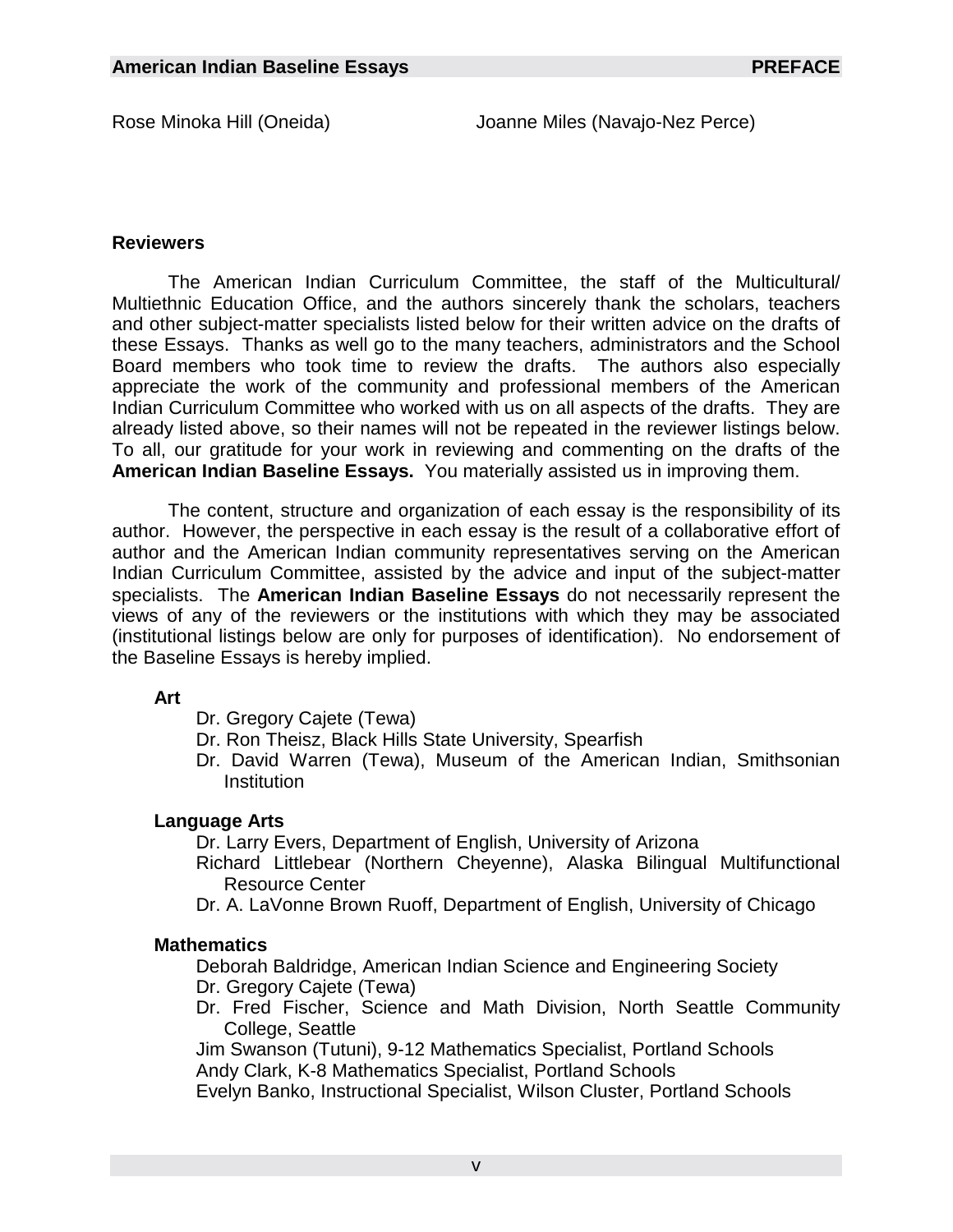- Jill Gomery, 9-12 Coordinator, Curriculum Development & Services, Portland **Schools**
- Dr. Rebecca Severeide, Early Childhood Education Specialist, Portland Schools
- Kathleen Weihe, Instructional Specialist, Franklin/Marshall Cluster, Portland Schools
- Carmen Bernier-Grand, Hispanic Heritage Curriculum Committee, Portland **Schools**

Shirley M. Glick, Director of Curriculum, Portland Schools

#### **Music**

Glenn Ludtke, Music Specialist, Portland Schools

#### **Physical Education/Health**

John Hinds, Physical Education Specialist, Portland Schools Shirley Glick, Director of Curriculum, Portland Schools

#### **Science**

Deborah Baldridge, American Indian Science and Engineering Society Dr. Gregory Cajete (Tewa) Shirley Glick, Director of Curriculum, Portland Schools

### **Social Science**

Eugene E. Fracek (Lakota)

Dr. Fred Hoxie, D'Arcy McNickle Center, Newberry Library

- Dr. Alfonso Ortiz (Tewa)
- Dr. David Warren (Tewa), Museum of the American Indian, Smithsonian **Institution**
- Dr. Jack Weatherford, Anthropology Department, Macalester College, St. Paul
- Dr. Willard Bill (Duwamish) and his American Indian History students at North Seattle Community College, Seattle
- Mike Sweeney, Lincoln High School, Portland Schools

Christine Poole-Jones, Supervisor of Elementary Libraries, Portland Schools

- Jill Gomery, 9-12 Coordinator, Curriculum Development & Services, Portland **Schools**
- Dr. Rebecca Severeide, Early Childhood Education Specialist, Portland **Schools**

Judie Jensen, Instructional Specialist, Grant Cluster, Portland Schools

Barbara Garcia, K-5 Social Sciences Specialist, Portland Schools

Shirley Glick, Director of Curriculum, Portland Schools

### **Special Acknowledgments**

 The principal author wishes to especially acknowledge and thank the following people for their personal support, advice and kindness during the development of this project: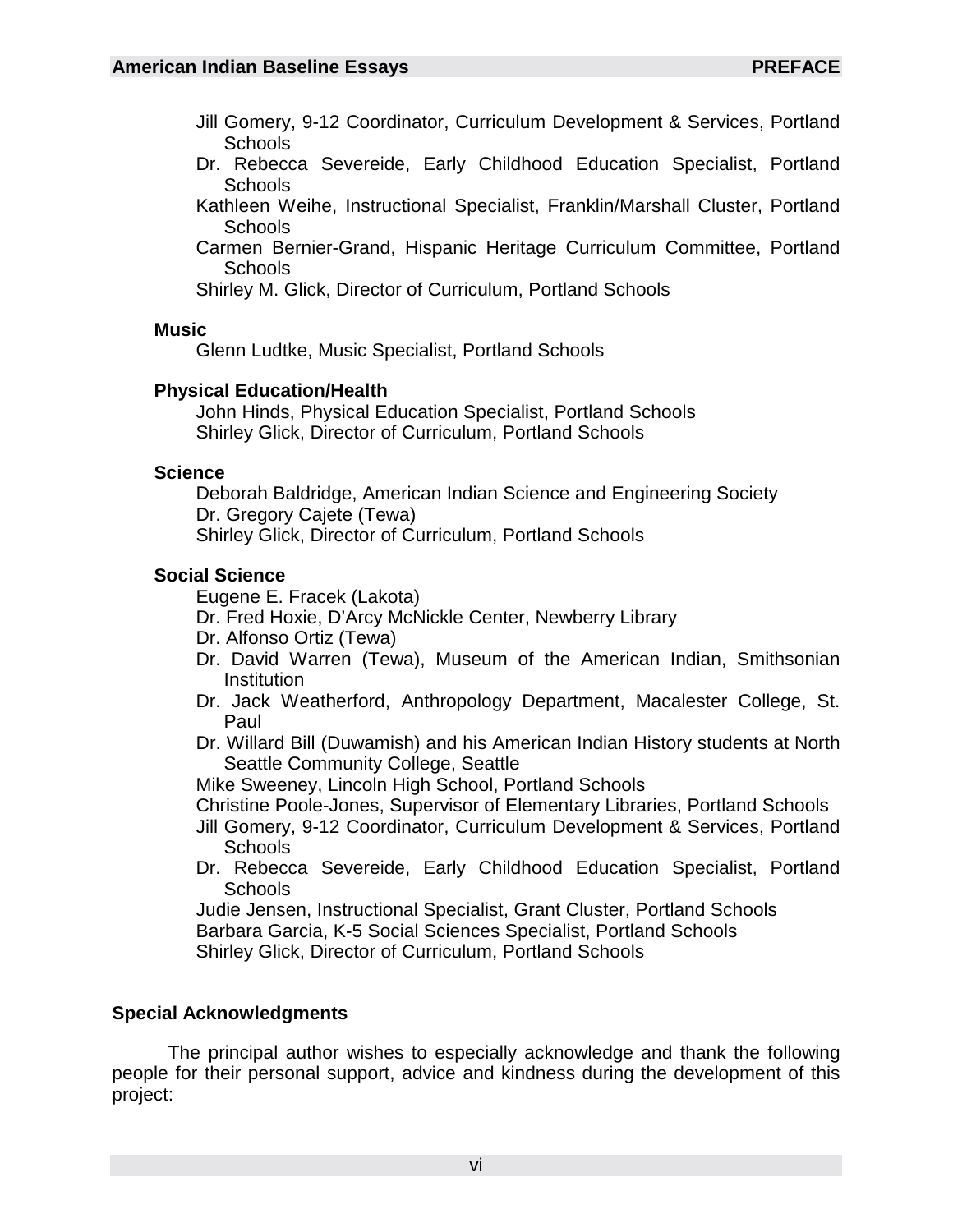Floy C. Pepper (Creek), Rudolph Dreikurs Institute, Portland

Norrine Smokey-Smith (Washoe), Instructional Specialist, Portland Public Schools

- Dr. Willard Bill (Duwamish), Chair, Department of Social Sciences, Multicultural and International Studies, North Seattle Community College
- Alex Stone (Southern Cheyenne), Indian Child Unit, Children's Services Division of the Department of Social and Health Services, State of Oregon
- Carolyn M. Leonard, Coordinator of Multicultural/Multiethnic Education, Portland Public **Schools**
- Dr. Mariam Baradar, Asian-American Resource Specialist, Portland Public Schools
- Herman A. Washington, Administrator, District-Wide Programs Support Services, Portland Public Schools
- Dr. Matthew W. Prophet, former Superintendent of Portland Public Schools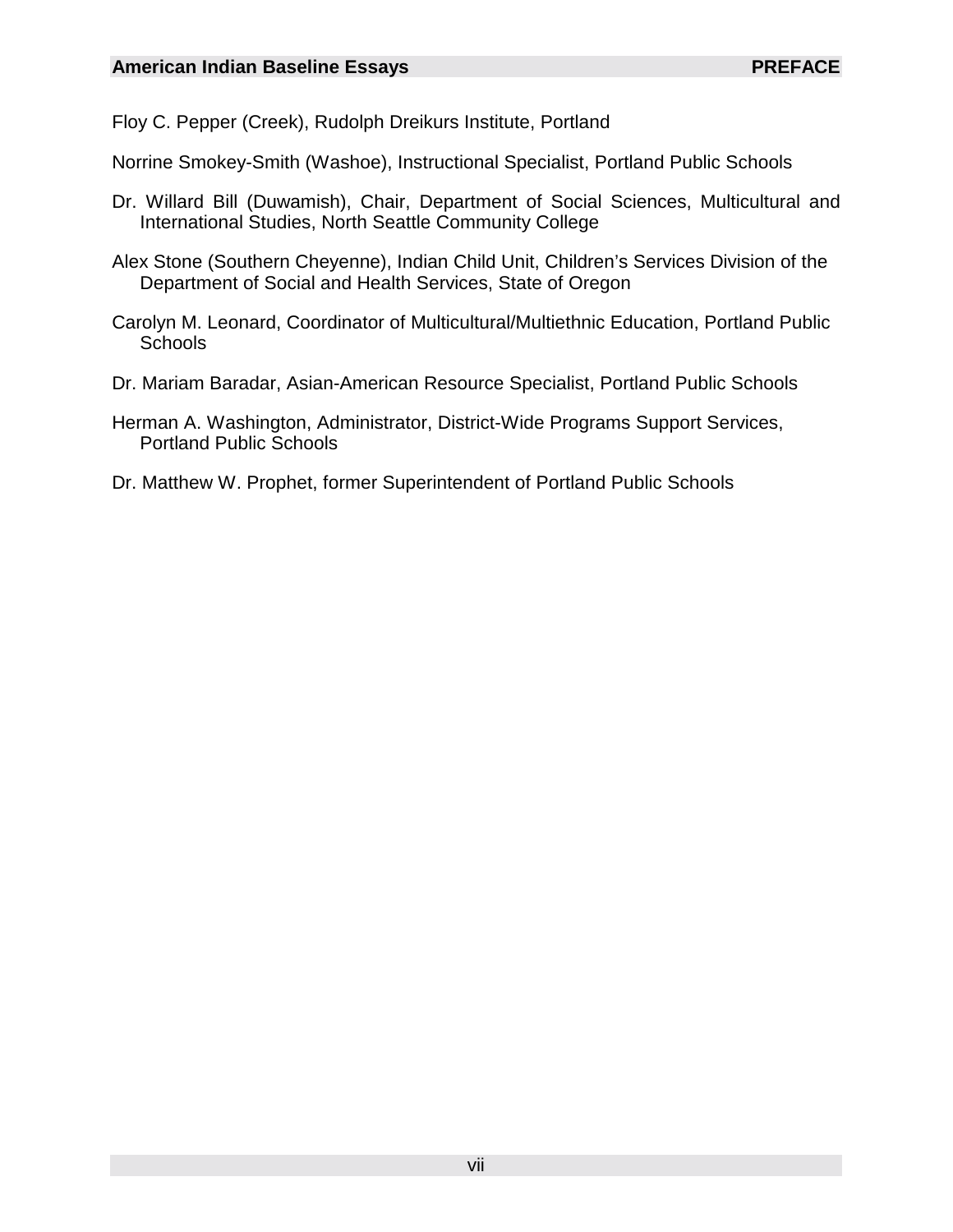# **AUTHORS' PREFACE**

 When teachers in many elementary and secondary schools in the United States pick up the most common tool of their profession, the textbook, they usually find very little information about the contributions, cultures and history of American Indian peoples. Much of what information there is in textbooks oversimplifies or overgeneralizes about the many and diverse native cultures of the two continents of the Americas.

 An "outsider" perspective also often limits and sometimes even distorts their presentation of information about these native cultures. This point of view has been shared and repeated by several generations of textbook authors in the United States and other nations in the Western Hemisphere. Despite some recent improvements in textbook treatments, nearly all textbooks remain inadequate in their portrayal of American Indian cultures no matter what the grade level or subject matter. Where else, then, can a teacher turn for better information to share with students?

 The non-text literature about American Indians presents a number of different problems for classroom teachers. The major problem is the sheer mass of material – a recent computerized search of the holdings of the Library of Congress shows that there are about 11,000 volumes that have American Indians as their major topic. No one has time to read and assimilate this amount of documentation, so learning how to select key pieces of the literature becomes the challenge.

 Many of these books are responsible, serious efforts at documenting American Indian cultures in some of their aspects. Some of them are no more authentic than most texts. Some present misinformation or biased views in subtle ways that require much background knowledge and cultural familiarity to detect. Some of the materials are hard to obtain; many important volumes are out of print, expensive, or shelved away

viii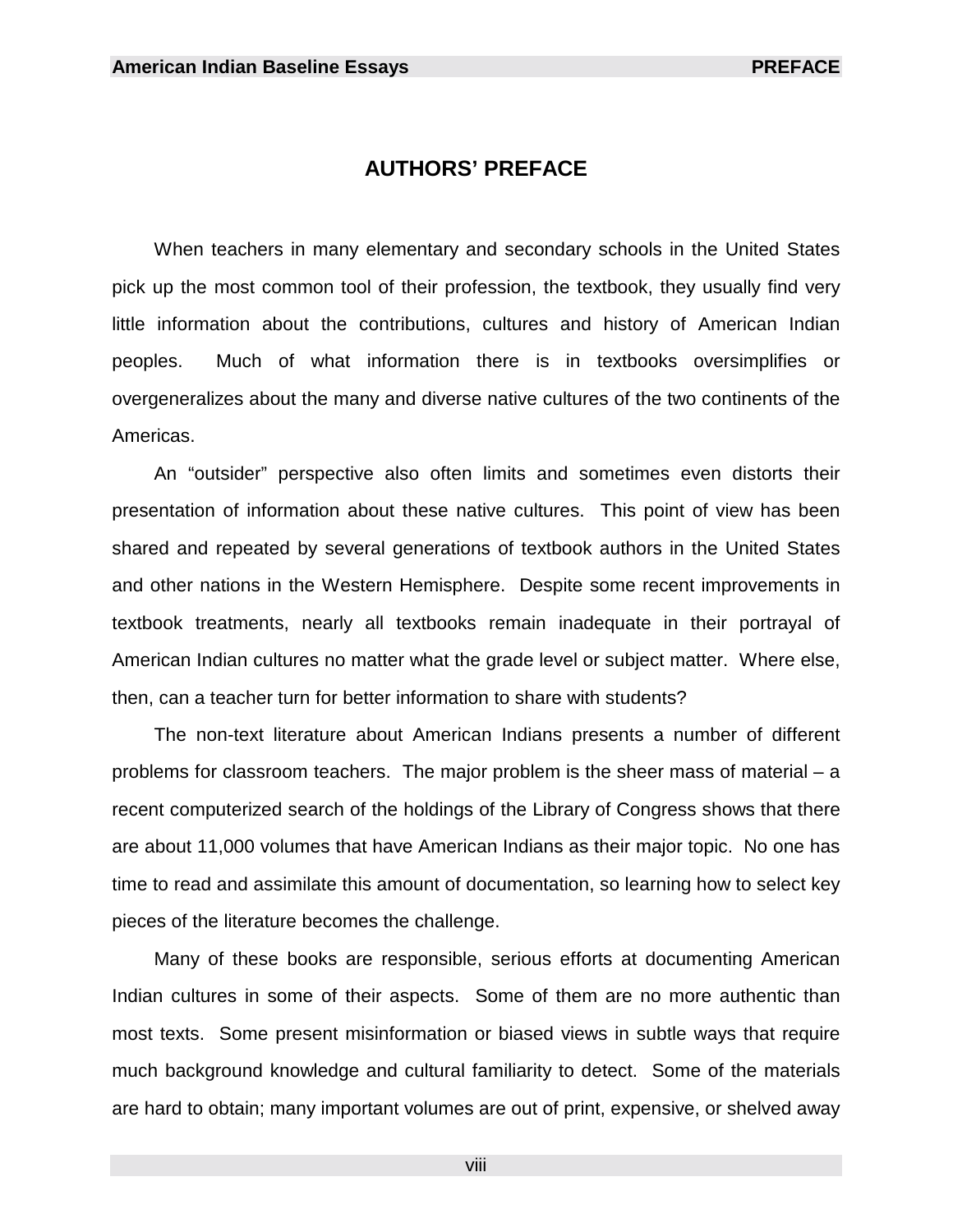in private or restricted library collections. So, how does a teacher find the good stuff without spending years at the task?

 Here is where a specialist's knowledge of some of the useful literature and some of the living cultures can be helpful, especially when presented in the form of an introduction and orientation. That is the purpose of these Essays, written by American Indian educators for use by their professional colleagues. We have selected what we and many of our professional peers and community members believe is significant content from the extensive information base on American Indian cultures. This information is organized by academic subject areas and presented in digested form as an introductory essay for each subject.

#### **The American Indian Baseline Essays**

 Even though this volume is a distillation from many sources, reading a presentation with the combined scope of these essays is still a substantial task. It is hoped that teachers will begin with the essay(s) that address their subject(s), and move on to read all the essays as time permits, since there is a good deal of interdisciplinary crossover in the content. Although some of the essays are necessarily extensive, particularly the one dealing with the Social Sciences, effort has been made to keep them comfortably readable for their intended audience of professional educators.

 Tables of contents, chronologies and indexes are provided to assist readers in quickly locating the content of the essays. Versions of the essays on computer floppy disks are also available to improve access to the information for those teachers who have Macintosh or IBM-compatible computers. It is the hope of the authors that the information in these Essays will richly reward teachers for their time spent in reading.

 These **American Indian Baseline Essays** principally rely on sources from those major university presses and private publishers that have long specialized in respected

ix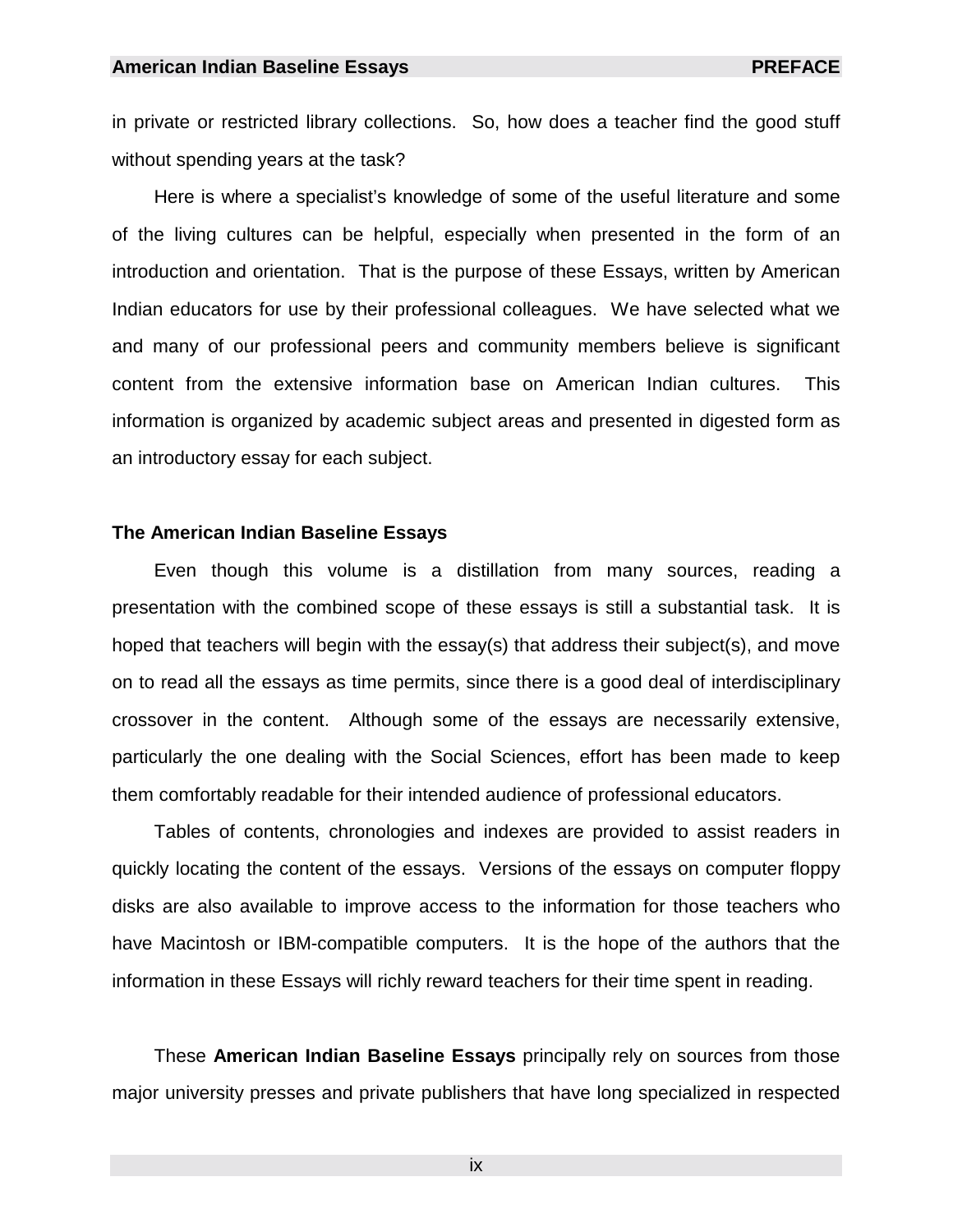#### **American Indian Baseline Essays American Indian Baseline Essays** PREFACE

series of books on American Indians. Particularly notable among these series are the majority of the Indian-related works published by the University of Oklahoma Press, the University of Nebraska Press, and the University of Washington Press. A number of contemporary American Indian journals were consulted as sources of up-to-date information. Ordinarily, the authors tried to avoid relying on materials circulated only in purely technical or scholarly journals which thus might be hard to locate outside of specialized archives or large university library collections.

 The purpose of this series of **American Indian Baseline Essays** is to make a start toward providing teachers with authenticated information, instructional resources and appropriate models of how to infuse academic content about American Indians into their classroom curriculum. Hopefully, they will use this material to fill in some of the textbook omissions and correct many common misconceptions about the history and achievements of American Indians. Toward that end, the **American Indian Baseline Essays** comes to teachers in two major components.

 This volume of essays is the first component. It consists of seven subject-matter essays written by American Indian authors. Each essay includes several parts. The first is the core content of the essay itself, which orients teachers to the relevant American Indian history and contributions in the subject area. Each essay synthesizes several cultural themes and subject-matter topics with specific examples that show something of the diversity of American Indian history, cultural practices, and achievements relating to a particular academic discipline.

 The next part is an appendix organized as a Chronology; this presents information at levels of tribal and individual detail that would otherwise overwhelm the essay. The Chronology is an independently useful source of detail for infusion into the classroom curriculum. It may also be used as a reference resource with students in the middle

x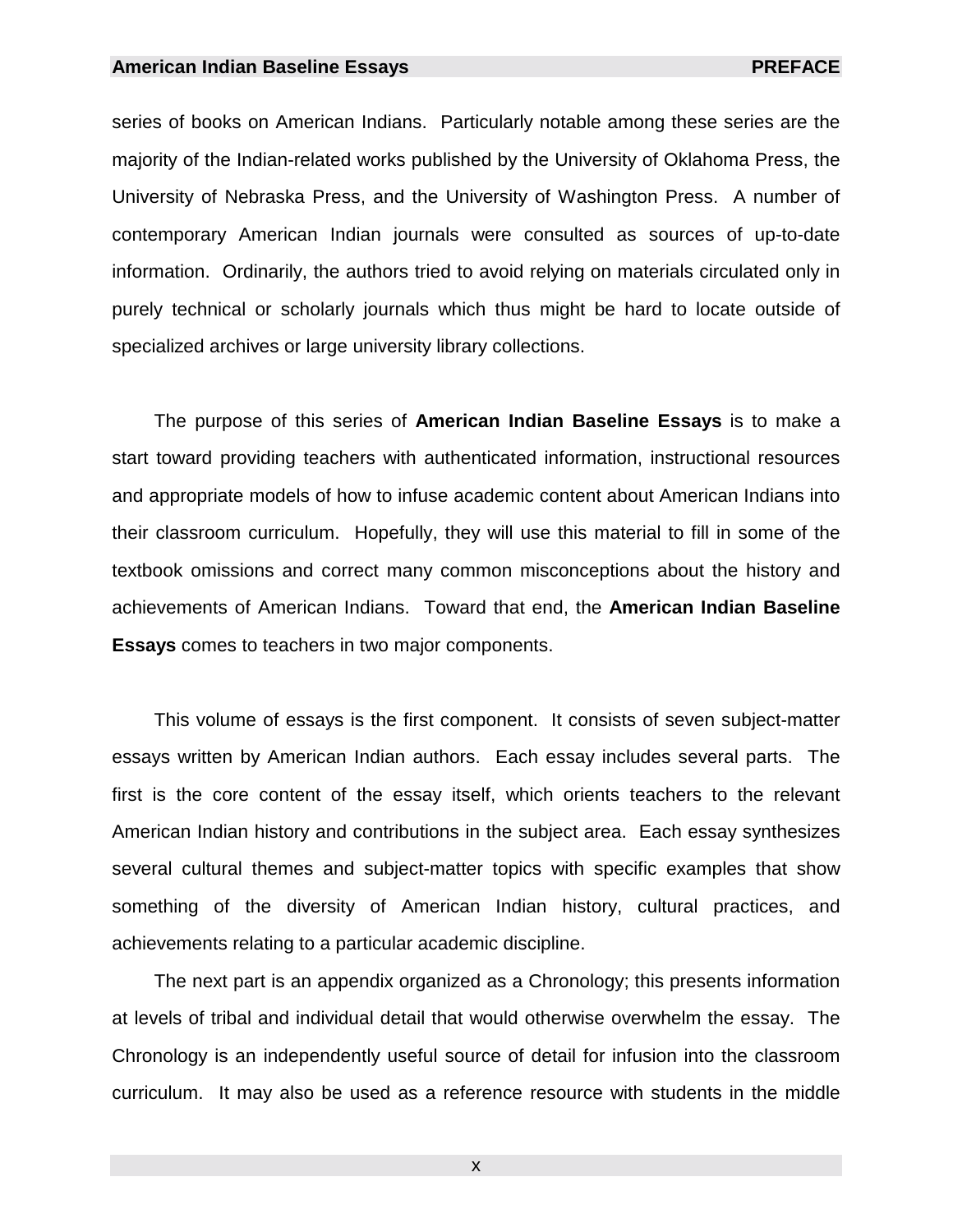and high school grades who are capable readers.

 Some of the essays have additional appendices that offer teachers other kinds of detailed information. Each essay ends with a list of references for items in the Chronology, the reference and explanatory footnotes to the body of the essay and an index.

#### **Lesson Plans and Supplementary Materials**

 The second component of the **American Indian Baseline Essays** is a volume of supplementary materials intended to assist teachers as they work to infuse subjectmatter content pertaining to American Indians into their instruction and mainstream curriculum materials. These supplementary materials include bibliographies and listings of audiovisual materials that are available for classroom use in the Portland Public Schools (and many other school districts as well). There are also statements about the critical topics covered by each of the essays to help orient teachers to the essays' most important ideas and content.

 The supplementary materials volume also includes a section of model lesson plans. These are grouped according to grade-level (pre-K-2, 3-5, 6-8, and 9-12) within specific subject areas. The lesson plans offer teachers examples of how they can extract and infuse portions of the content of each essay into their classroom curriculum. These model lesson plans were developed by Portland Public Schools teachers and American Indian community members in cooperation with many of the District's subjectmatter specialists, developmental specialists, educational media specialists, and instructional specialists.

 Like the essays, these lesson plans were reviewed and validated by the community representatives of the American Indian Curriculum Committee. The overall effort for the creation of the second component of the **American Indian Baseline Essays** was coordinated by Floy Pepper, a well-known Creek educator and author with

xi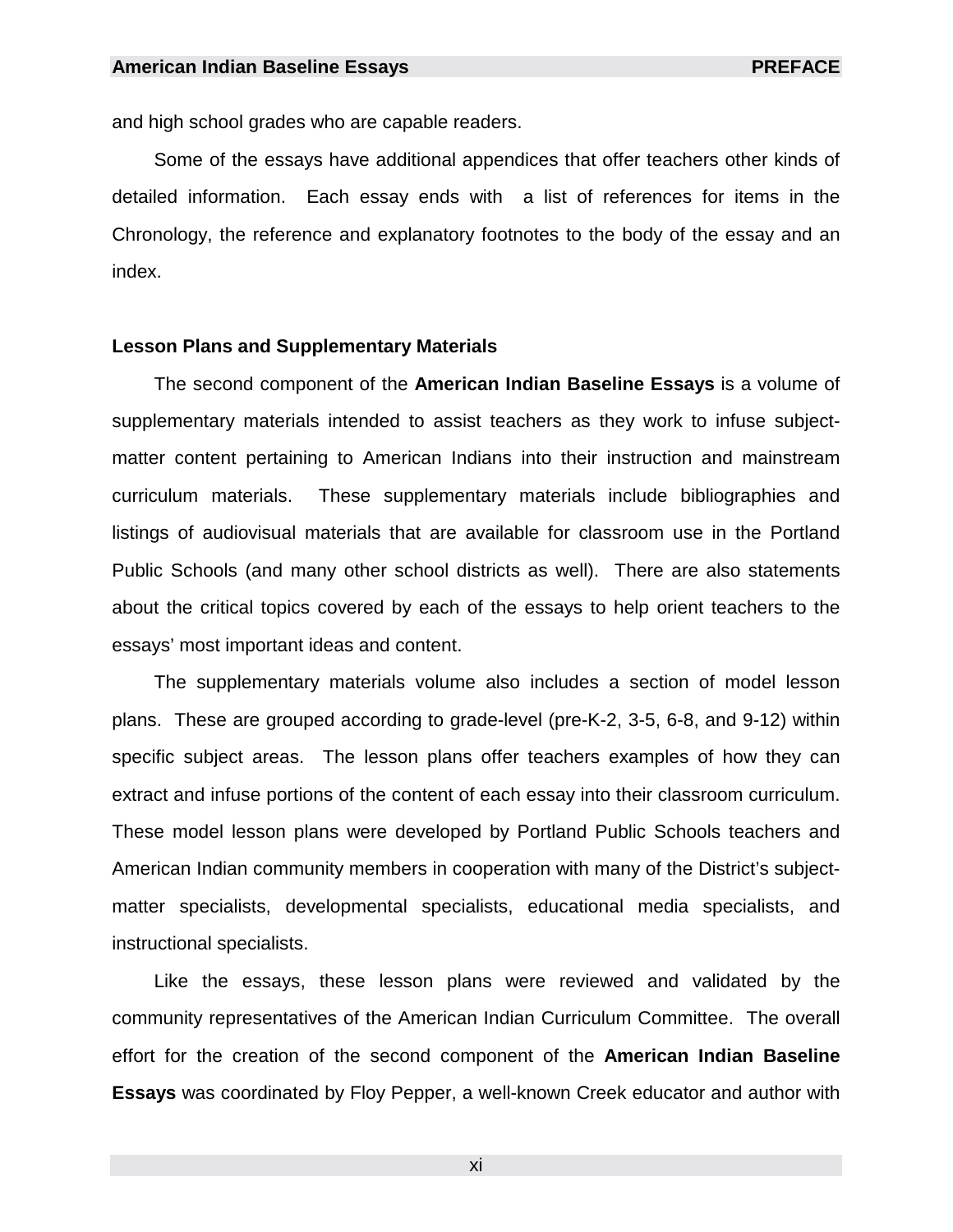many years of experience in classroom work and curriculum development.

#### **The Authors**

 Gary Fields, a Lakota/Cree musician, teacher and director of an American Indian performing company based in Utah, was the author of the Music Essay. Chris Landon, a Blackfeet/Pawnee and Italian educator with an interdisciplinary academic background and experience as a teacher and administrator in both public and tribal schools, wrote the Language Arts, Social Sciences, Art, Mathematics, Sciences, and Physical Education/Health Essays. Chris also edited the Music Essay.

#### **Content Review and Validation**

 Indian and non-Indian cultural and academic specialists, along with the Portland District's large and active Indian community advisory body, the American Indian Curriculum Committee, reviewed the authors' efforts. With representatives selected by many of Portland's Indian organizations, this community group validated the cultural content and perspective of the essays. Together with the authors, this team worked for over three years to prepare and present introductory essays that offer an American Indian perspective on the history, cultures and contributions of American Indians as a geocultural group, going beyond the conventional U.S. school textbook treatments that rarely examine Indian cultures outside the United States.

 In addition, many Portland Public Schools teachers, administrators and specialists, along with members of the District's Multicultural/Multiethnic Education Task Force and Desegregation Monitoring Advisory Committee, participated in the review and development of these essays. In all, nearly 200 individuals had an opportunity to contribute to the creation of the first component of the **American Indian Baseline Essays**. Many others helped develop the second volume of supplemental materials. To them all goes a significant part of the credit for this teacher resource.

xii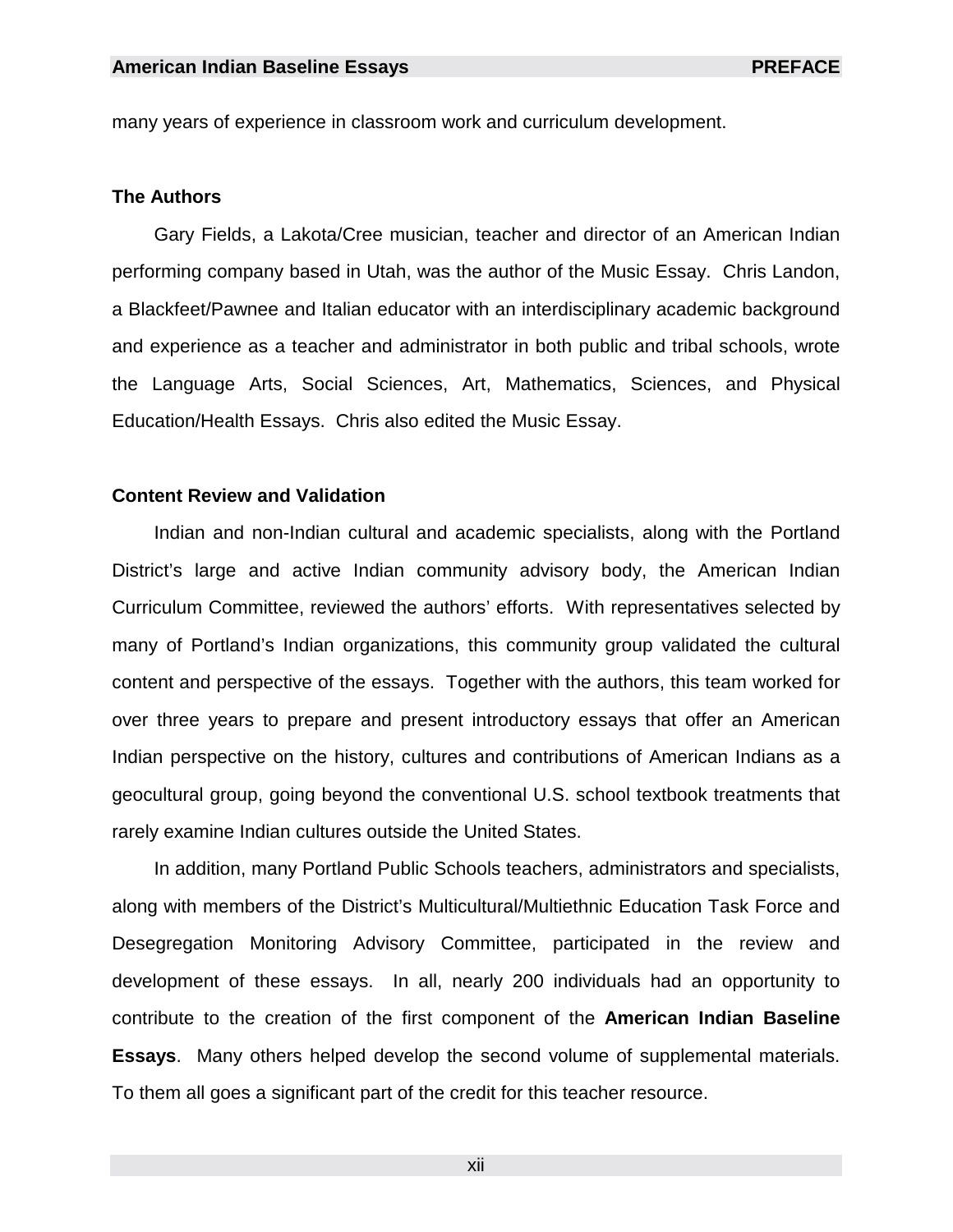#### **Conventions Used in the American Indian Baseline Essays**

 Among the conventions employed in these essays is the use of the term 'American Indian'. This expression refers to the entire geocultural group native to the two continents of what are now conventionally called the Americas. The use of this term as the formal, generic identifier for the many cultures of the Americas was recommended by the community representatives of the American Indian Curriculum Committee to the Board of Education of the Portland Public Schools in the late 1980s.

 The Committee members took into account several facts in reaching this recommendation. They noted that none of the English-language terms commonly used to generically identify the indigenous people of the Western Hemisphere are native terms and that all non-native terms are in some way misleading or inaccurate descriptors of the identity of the peoples native to the Americas. Even the term 'Americas' is a foreign import and not a native term for our homelands. Still, the Committee recognized that it is difficult for non-native peoples to master the intricacies of the hundreds of national, tribal and band names by which we distinguish ourselves. Simply using the term 'Indians' (Columbus' misnomer for us, since he mistook our lands for the India of the Orient) without context would be confusing. The Committee also knew that many descendants of immigrants to the Americas consider themselves 'native' (i.e., born here) Americans, so they settled on the English term 'American Indians' as the one they would prefer the District to use.

 Accordingly, 'American Indian' appears prominently in the pages of these essays. However, it is not used exclusively for several reasons. Firstly, whenever a proper national or tribal name is known and can be used appropriately within the context of a particular discussion, it is used in preference to the generic term. Spelling of the names of Indian Nations or tribes attempts to conform to usages common today among those peoples, where such conventions are known and where the orthography is within reach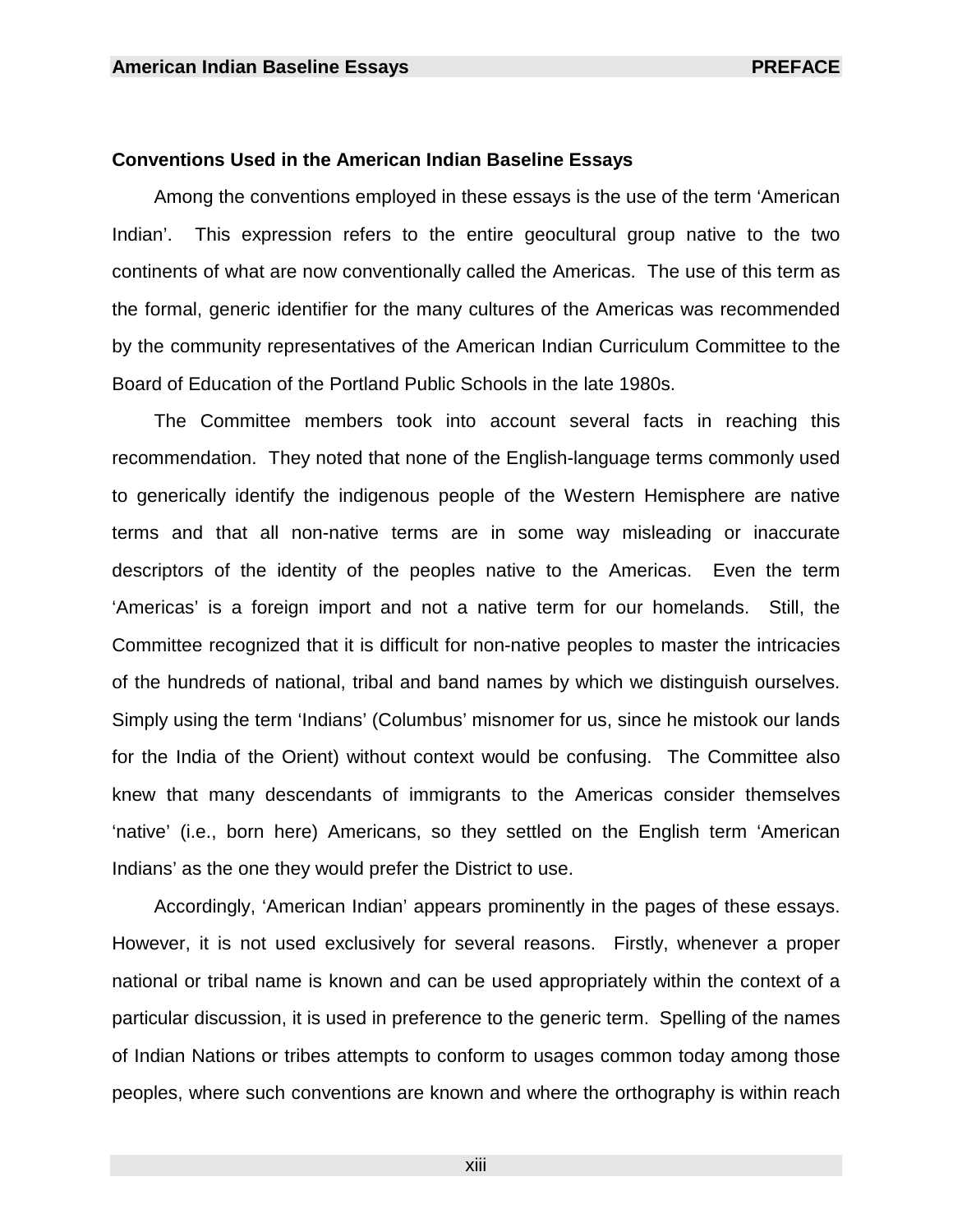#### **American Indian Baseline Essays PREFACE**

of computer word processors. Where a Nation may have several constituent tribes or bands with distinctive spellings of the generic term for the entire people, the most widely employed traditional name is ordinarily used in these essays. (A notable example is among the seven Nations of the people the French called the 'Sioux', who denote their general grouping above the national level as Lakota, Dakota, or Nakota according to differences in dialect. Their most commonly used general term is Lakota, and so that name most often appears in these pages.)

 Secondly, repetition of 'American Indian' every time a general statement is being made would become monotonous; so, on occasion, 'Indian', 'native' or 'Native American' will be used.

 Finally, the Inuit Nations ('Eskimos') of the Arctic are an ethnically distinct group which migrated by boat from Asia only a few thousand years ago. Where they are being specifically referred to or distinguished from other peoples of the 'American Indian' geocultural group, they will be referred to as Inuit or (if geographically appropriate) Alaskan Native. They are not and do not consider themselves 'American Indian', but some of the generalizations made about 'American Indians' may apply to them, particularly in contexts relating to cultural adaptations to the American land.

 When a word is given in an American Indian language, its first appearance in an essay is highlighted by setting the typeface of the word in the bold style known as Chicago. Ordinarily, the term will be immediately explained in the text. Later use of the word will not be specially marked. Exceptions to this convention are when the Indian word is in common use in English and is likely to be well-understood (such as 'moccasin' or 'tobacco'), or when the word is the name of an American Indian nation or culture.

 There are several hundred surviving American Indian languages, only a few of which the authors have limited familiarity. We lacked access to dictionaries or lexicons

xiv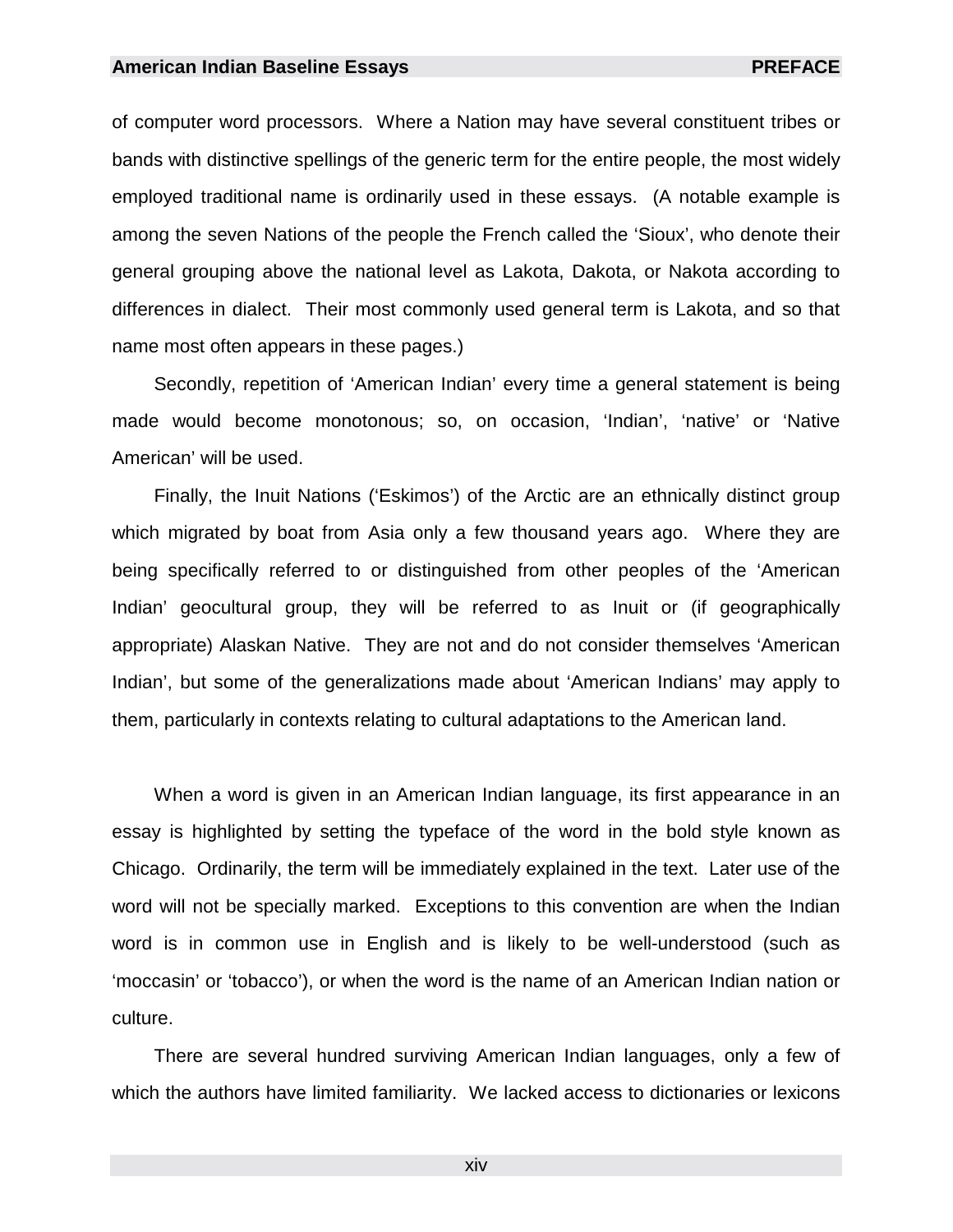#### **American Indian Baseline Essays PREFACE**

of nearly all the native languages, many of which have only recently been set in written form. Availability of existing dictionaries and lexicons is sometimes still limited to linguistic specialists. Our available print sources usually made no attempt to indicate pronunciations of most of the American Indian terms that are included in these Essays. As a result of all this, the diversity and subtleties of tribal pronunciations are generally beyond our expertise. We usually avoid trying to indicate pronunciation here beyond the use of fairly common accent marks.

 We can offer one generalization that may help teachers in pronouncing some of the Indian words. Many American Indian languages break syllables between a vowel and the following consonant. The consonants and consonant blends themselves can sometimes be very difficult for a speaker whose home language is English to pronounce authentically; only training by a native speaker of the particular American Indian language involved can assure that a given word is being correctly pronounced.

 The terms 'tribe', 'band', 'Nation' and 'People' (the latter words both capitalized and uncapitalized) are frequently used throughout these Essays as a way to identify a particular American Indian community, as in 'the Joseph band of the Nez Percé', or 'the Mescalero Apache tribe', 'the Yakima Nation', or 'the Cherokee people'. There are technically distinct meanings for some of these terms in the fields of sociology, anthropology and political science. The authors have made some effort to use the terms correctly when in a context relating to these subjects; for example, when speaking of the type of social or political organization traditionally used by a given culture (family-, band-, tribal-, chiefdom- or national- types), we attempt to correctly identify the known social characteristics of a group with the appropriate technical term.

 In other contexts, however, we follow several other conventions. In English, most American Indian social groupings are casually referred to as 'tribes'. We most commonly follow this convention or use the uncapitalized alternative of 'nation' unless

xv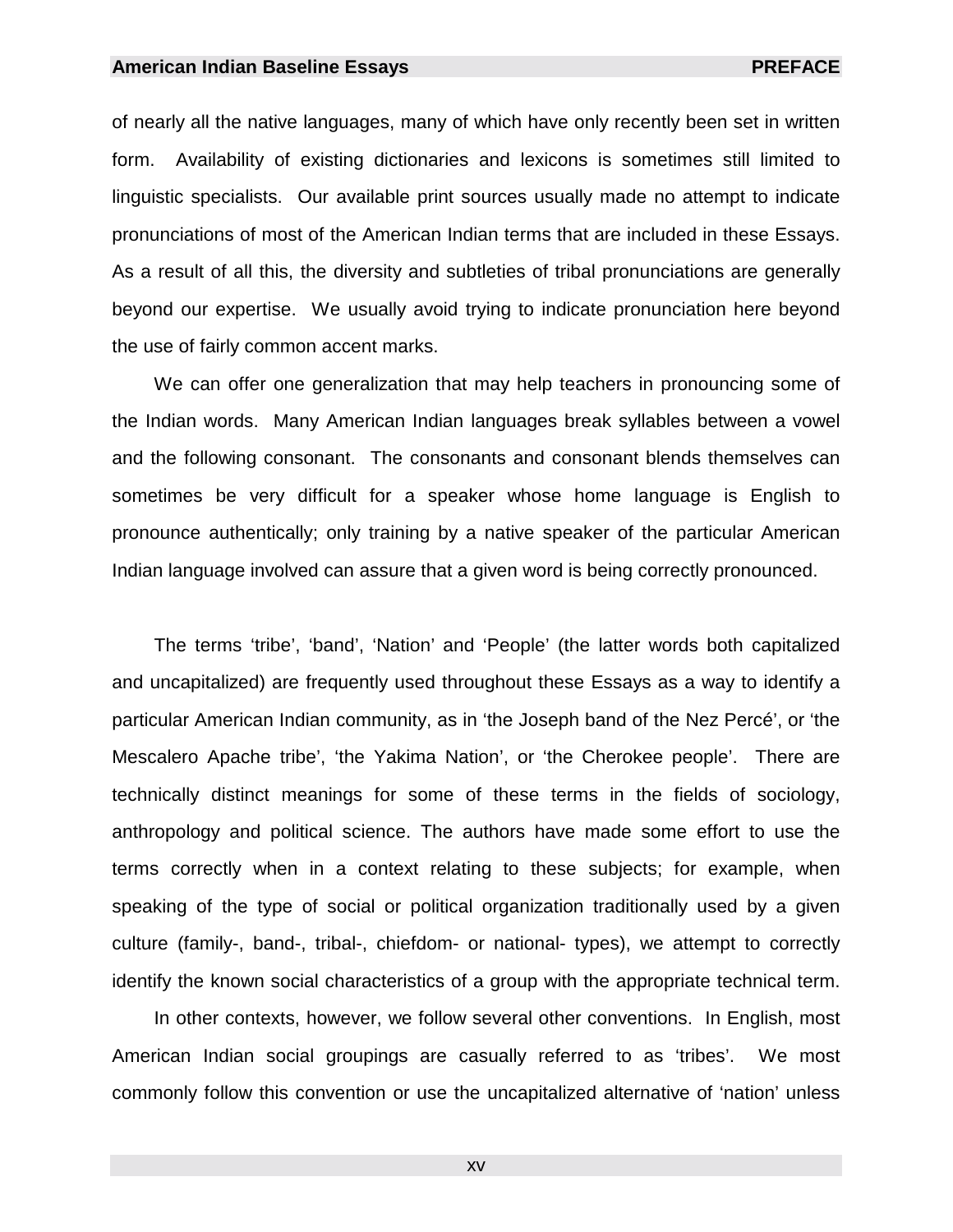#### **American Indian Baseline Essays American Indian Baseline Essays** PREFACE

there is reason to do otherwise. Technical reasons have been indicated above. Other reasons for departure from convention are that some American Indian communities have formally incorporated the capitalized term 'Nation' into their official community name; in Canada, Indian communities are historically and legally referred to as 'bands'. Something similar occurs with the terms used for designating the portion of a tribe's original homeland (or other lands exchanged for the homelands) reserved by treaty for the control and use of the tribe within a modern post-colonial nation like the U.S., Canada, or Brazil. In the U.S., such reserved homelands are called 'reservations' while in Brazil and Canada, the terms 'reservado' and 'reserve' are used respectively.

 Another convention used here relates to the dating system employed in Chronology of each essay. The Gregorian calendar and its European antecedents (along with the 'B.C.' notation introduced in 1627 by Petavius, an astronomer) is only one of a number of systems used around the world for enumerating the years. It is an import to the Americas, where many cultures had earlier devised their own calendars, some more precise than the Gregorian. Nonetheless, it is the system with which most readers of these essays are familiar; thus, dates in the Chronologies and in the essays themselves are numbered from the '0' year traditionally associated with the birth of Jesus Christ.

 However, the authors do not employ in the Chronologies the commonplace Christian suffix notations of 'A.D.' and 'B.C.' for dates following and preceding the '0' year respectively. Instead, the dates prior to year '0' are prefixed by a minus ( - ) sign while '0' and dates following are denoted by numbers without prefix.

 Annual dates in the Chronologies are printed in either plainface or **boldface** type in the left margin. A date in **boldface** type indicates an historical event that was entirely or principally due to the initiative of American Indians. A date in plainface type indicates that the historical event referenced, while it concerned or involved American Indians in

xvi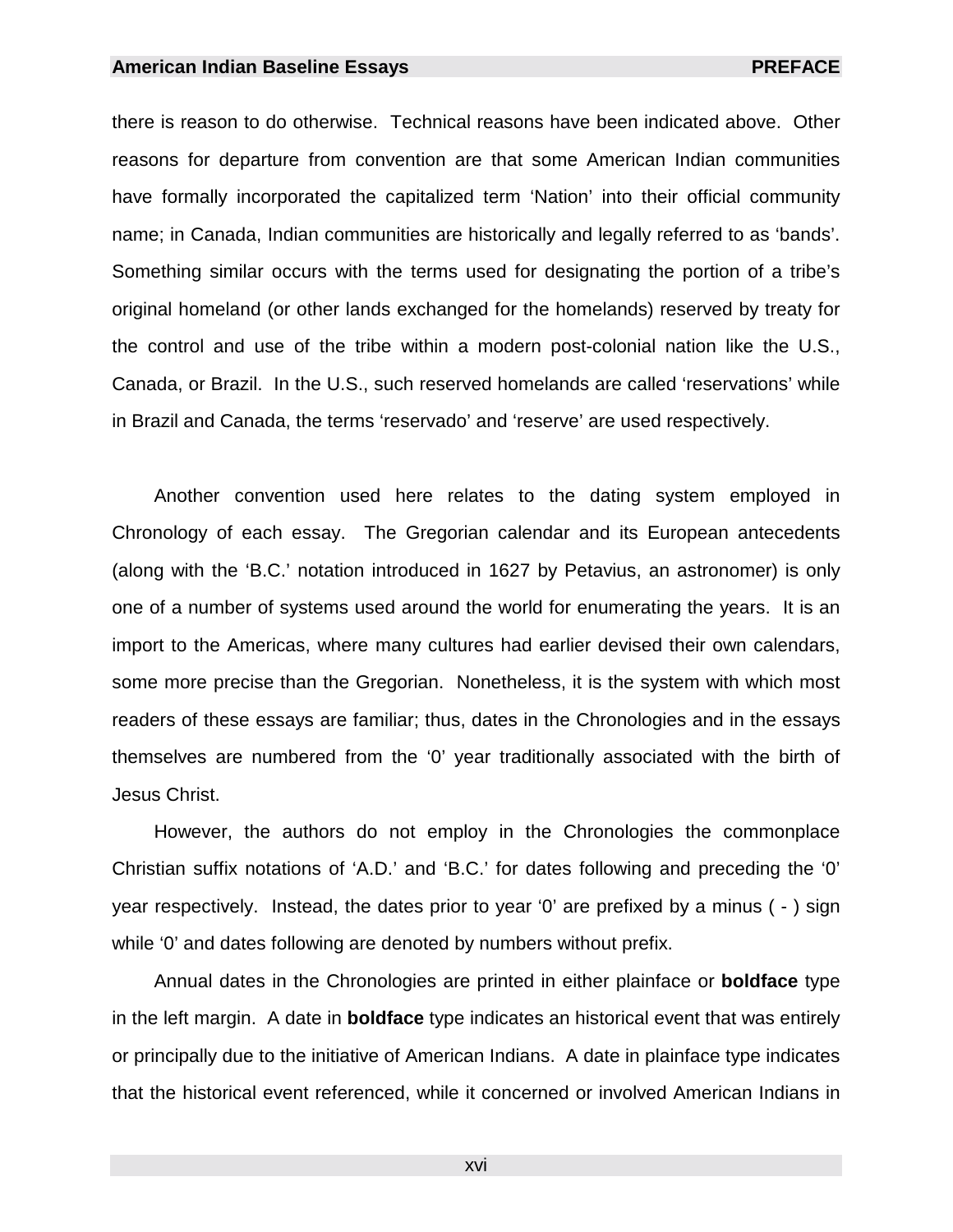some way, was principally due to the initiative of non-Indians. Where multiple events are listed after the year, the date will be given in **boldface** if at least the first of the listed events was principally due to American Indian initiatives.

#### **Some Final Thoughts**

 The journalist Allan Girdler once offered the following remark in the introduction to one of his books:

There may be errors in this book. I know that. What I don't know is where they are.

One can hardly be more honest about a book than that.

 The Portland Public Schools expects to occasionally revise these Essays and welcomes comments and suggestions by readers who can help identify errors of fact, especially if they can supply substantive documentation to support their suggested revisions. Opinions relating to interpretations will also be respectfully considered, bearing in mind that the essays present the story of American Indian peoples from an American Indian perspective.

 All of the many people who contributed to this volume of **American Indian Baseline Essays** welcome you to this introduction to some of the history, achievements and contributions of the hundreds of American Indian cultures. We have endeavored to cover a great deal of material in a way that we hope will assist you in sharing authentic information about American Indians with all your students.

We can not say that ours is the 'last word' on the subject, just as it is not the first. We make no pretense of perfection or omniscience here. We have simply worked hard to do a good job of preparing an orientation that we believe will be helpful to many teachers. Let this material be a starting place, if you haven't already started on your own path of learning about American Indian peoples. If you have, may it help you to go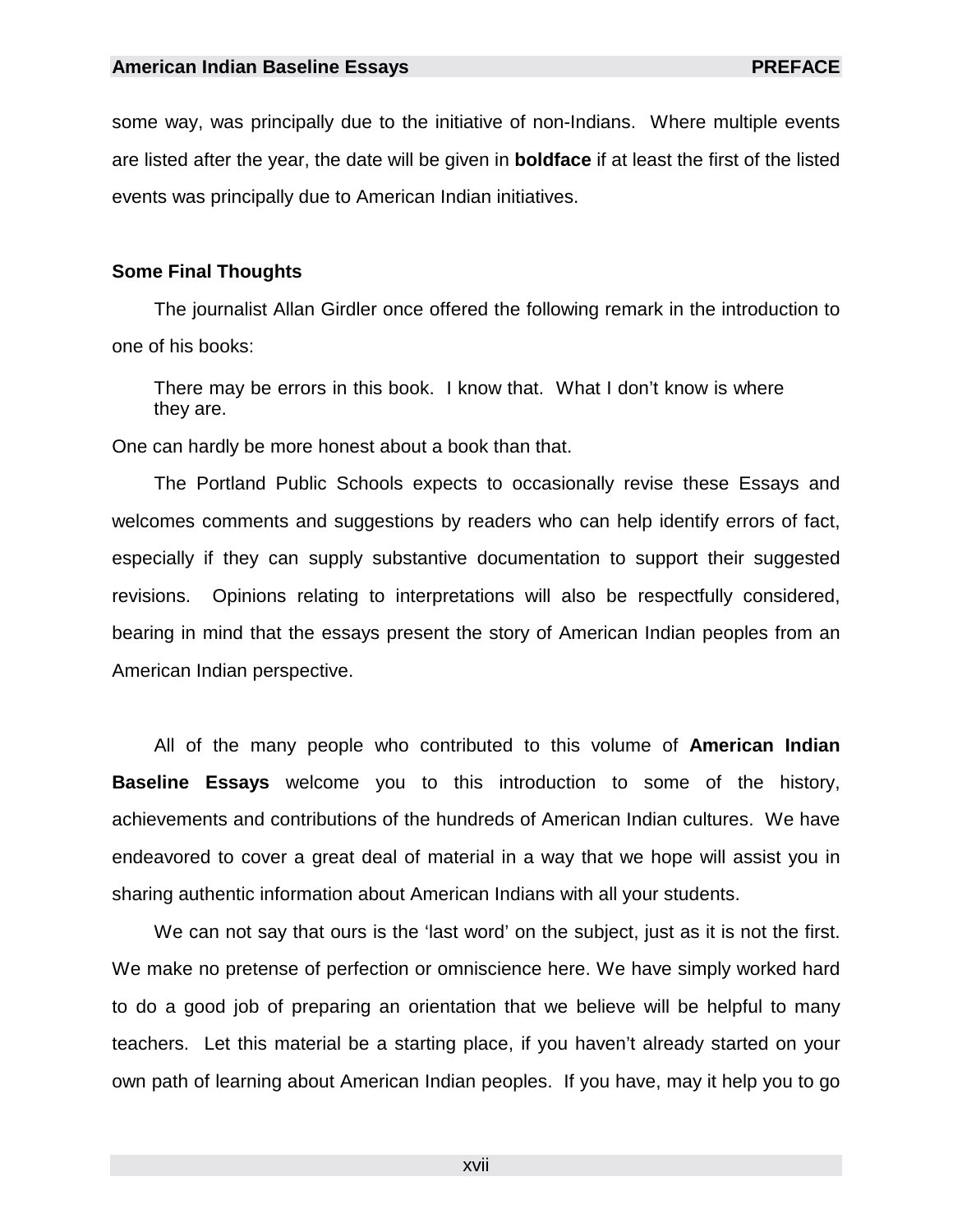further on your way. If you find one of our mistakes, let us know...this is an open book, and we are still learning ourselves.

*These essays are dedicated to the Peoples whose stories are here and to all those whose stories we haven't had the chance to hear.*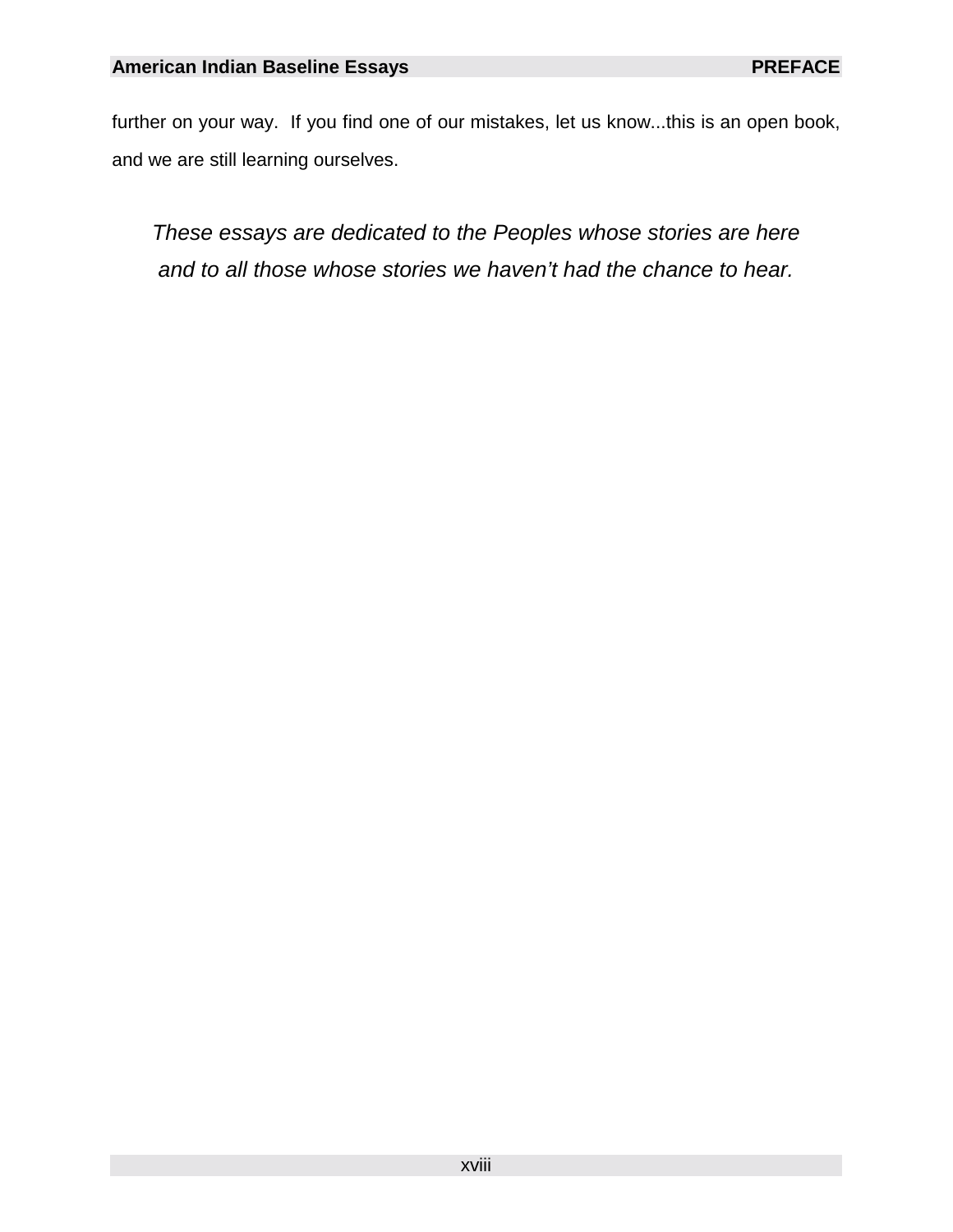# **An Introduction to the Recurring Themes in the American Indian Baseline Essays**  by Chris R. Landon

 American Indian cultures number in the hundreds and display an astounding diversity of beliefs and customs. It is seldom wise to depend too heavily on general statements about what 'Indians' are, or do, or think. Still, most of us recognize among our many cultures a number of similar or common beliefs and practices. These, taken together, may well constitute the distinctive character of American Indians when thought of as a geocultural group. Accordingly, they form the unifying themes that run throughout this series of essays in explicit and implicit ways. These themes are introduced in the following paragraphs. Thematic statements are in *italics*. Key thematic concepts are in **boldface**. The thematic statements are followed by supportive or explanatory information in most cases.

*American Indians' tribal and personal identity is shaped almost universally by a pervasive set of traditions about our Relation to the Land.* 

*These traditions and identities are the basis of American Indians' beliefs, spiritual practices and Religion.* 

*American Indians' identities and beliefs are expressed through a distinctive sense of Esthetics.* 

*American Indians' identities, beliefs and esthetics lead to an Inclusive Humane View of our relations to other peoples, including the beings of the air, land, and water, as peoples equal to ourselves.*

 Dr. N. Scott Momaday, the Pulitzer Prize-winning Kiowa author and professor of En[gli](#page-25-0)sh, suggests in one of his essays that the above are the central themes of Indian  $l$ ife. $3$ He begins with the premise that American Indians – or any people – think of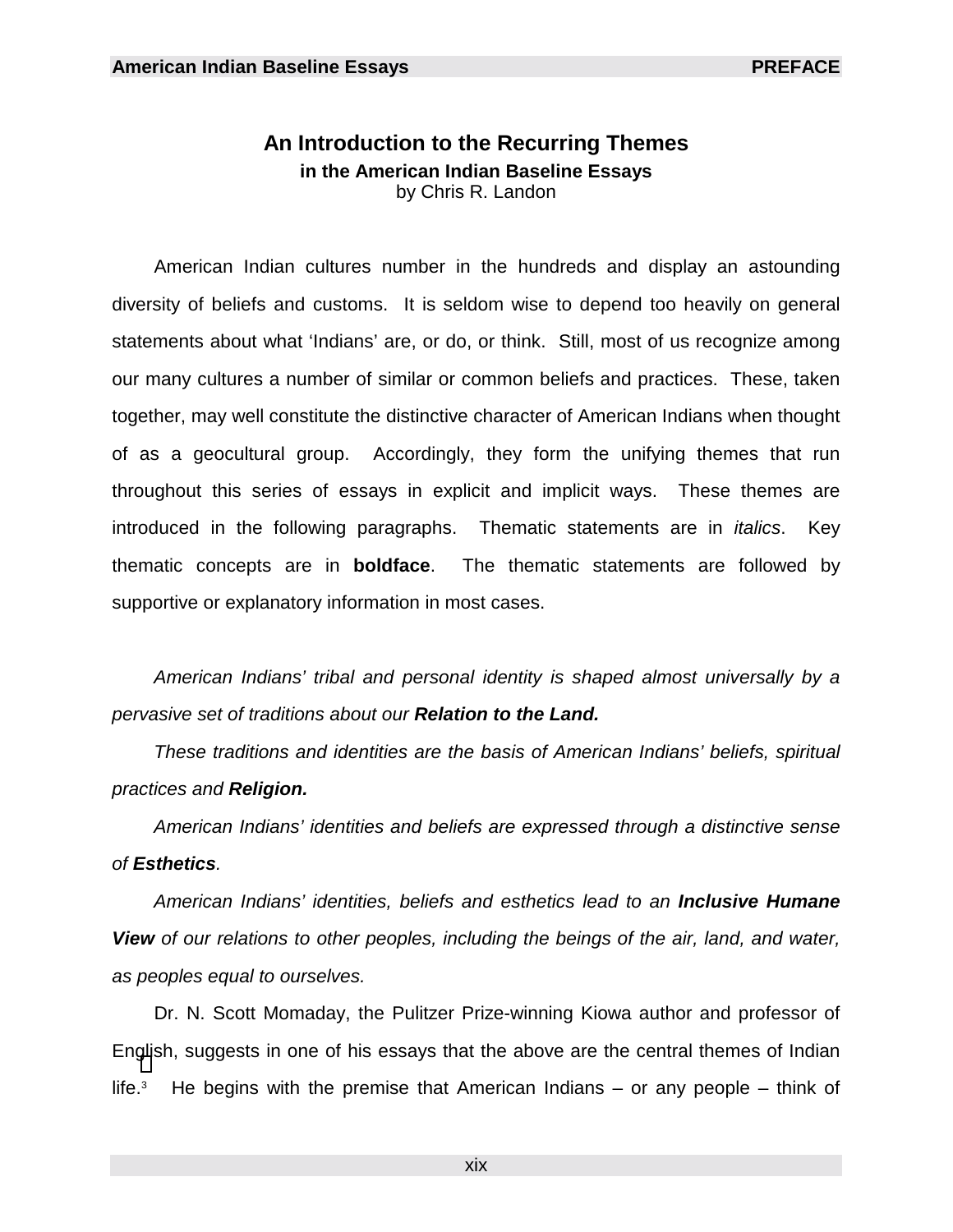themselves in a certain way and are precisely equal to their idea of who they are. This idea of self, for American Indian people, centers on a characteristic awareness of four aspects of human existence. These are: the pervasive connection of life with the land; the sacredness of all of interconnected existence and the consequent necessity of mutual respect among all things; the distinctive, pervasive sense of order in American Indian perceptions and awareness that culminates in an artistic way of life; and finally, the ideal of a fully realized humanity in the self and among all people.

 Rupert Costo and Jeanette Henry Costo, two founders of the American Indian Historical Society, remind us of the diversity among Indian cultures, yet note a fundamental unity among Indian people. This unity is based on common challenges faced by all Indian Nations, but is also a reflection of the above four recurring themes of American Indian life.

Conditions affecting various tribes and reservations vary on the basis of geographic location, culture of the people, economics, and religious beliefs. This is true of any people, and the differences among Indian people are small indeed, when one considers their unity on basic, important issues confronting all the people.<sup>4</sup>

*Given the sense of relationship, reverence, beauty and equality which American*  Indians' seek to perpetuate in our cultures, we view and judge our actions from a *perspective of their Appropriateness in maintaining balance and harmony among all things.*

 In another of his essays, Scott Momaday sugge[st](#page-25-0)s the idea of appropriateness as another important theme of American Indian life.<sup>5</sup> He asserts that you cannot understand how Indians think of themselves in relation to the world around them unless you understand their conception of what is appropriate; particularly what is morally appropriate within the context of that relationship. One good approach to developing such an understanding involves becoming familar with the particular tribal culture involved, especially its oral traditions and its living members, and combining this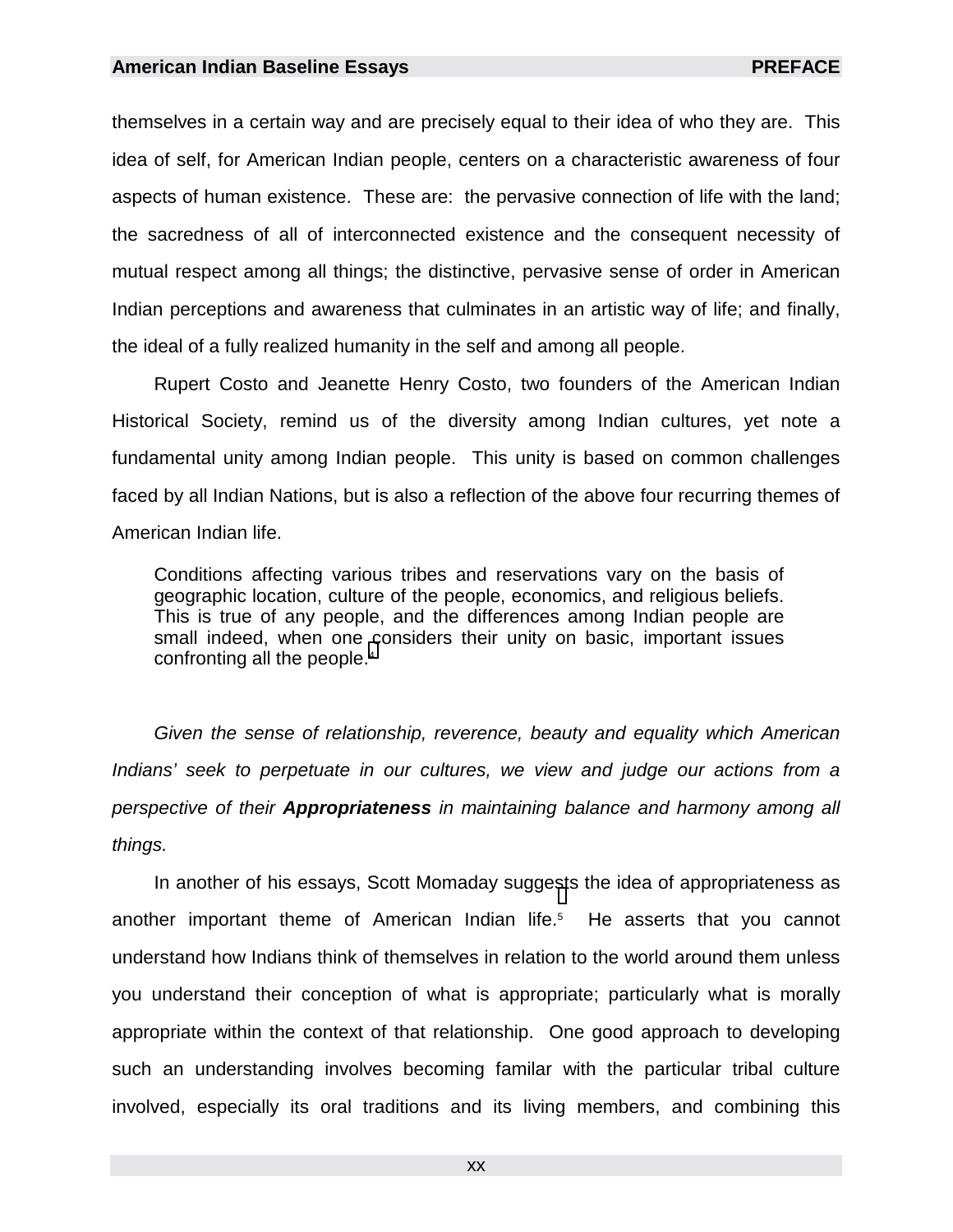#### **American Indian Baseline Essays PREFACE**

knowledge with years of on-the-spot experience of the tribal homeland in all of its physical and spiritual attributes. Done with sincerity and an open mind, this approach can yield deep knowledge of the culture and its view of itself in context as a part of life. (While this sounds like and is a major task, many people of all races have accomplished it over the years.)

*Since the world in which we live and maintain appropriate relationships is always changing, Adaptation of our ways and beliefs is a central fact of our cultures.*

Culture arises from the accumulating efforts over time by groups of people seeking to find ways to live. Characteristic of those efforts is the creation and modification of beliefs and behaviors to meet the environmental and social conditions in which people find themselves. Since these conditions change with time and place, any group of people who seek to remain in balance with their physical and social environment must adapt their culture as a necessary response to change.

 For American Indian peoples, adaptation means that our cultures have never been static. However, we tend to try to change only what needs changing in our cultures to promote well-being and survival in a balanced way. There is strong historical and contemporary evidence that we actively preserve as much of our beliefs and behaviors (these forrm our **traditions**) as possible as a part of our adaptation to changing circumstances. The distinctive traditions of a given American Indian people reflect centuries of adaptations and reveal the course of their unique, changing relationships with the land and each other.

 Environmental conditions and resources, knowledge about ways in which humans can interact with the environment, and community beliefs about which of those ways form an acceptable pattern of adaptations all constrain the development of culture. Culture, as a living social synthesis of the world and our collective responses to it, is a holistic continuum that really cannot be properly understood by analytic dissection into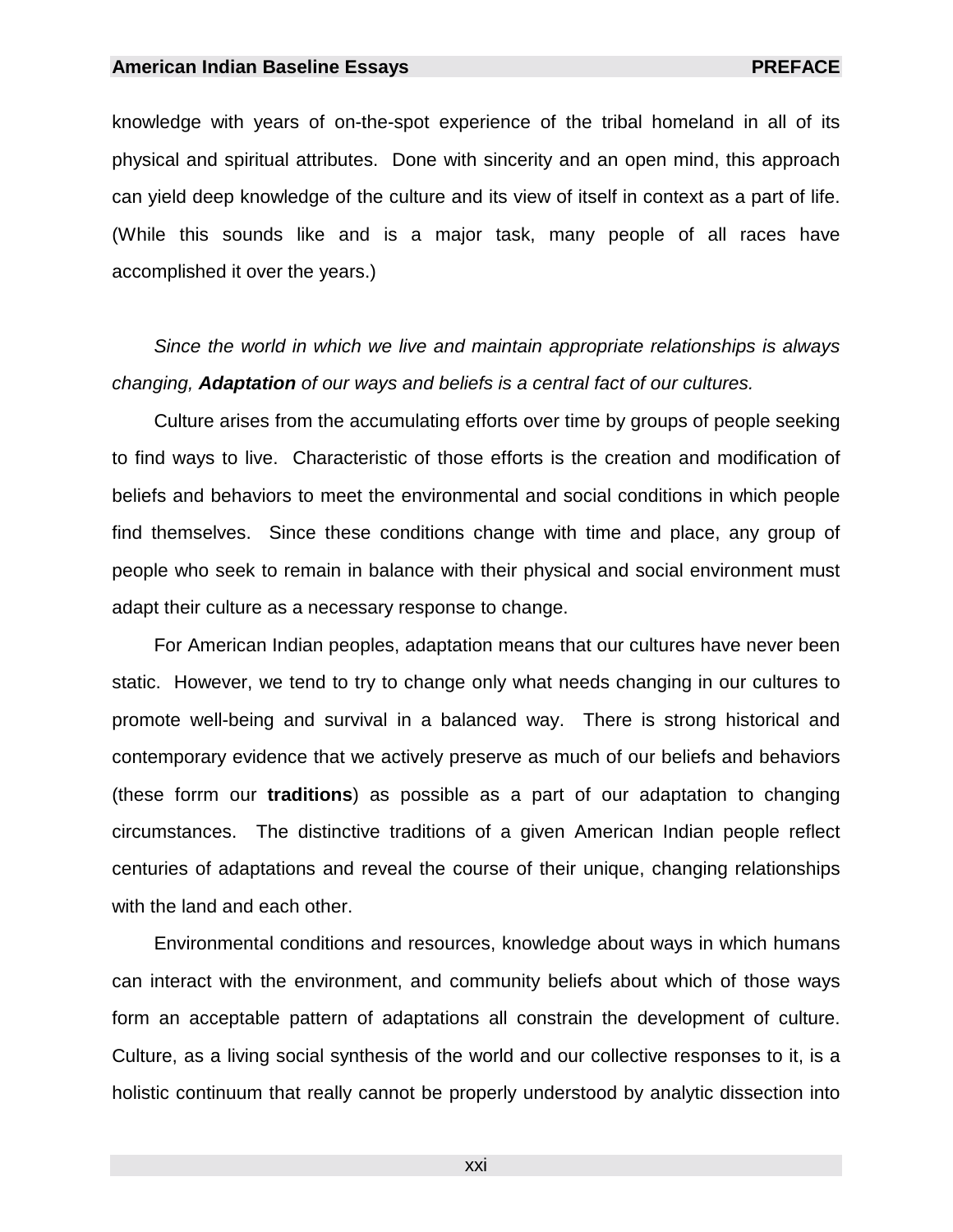component parts. Culture is thus best seen as an integral, organic development of humanity, just as humanity is an integral, organic development of life on Earth.

*As our cultures and personal lives change, we rely upon a combination of traditions and Vision to guide us in making appropriate adaptations.*

 A principal means of personal and cultural orientation to the mystery of life for American Indian peoples is vision. Use of this English word should not mislead readers into thinking that Indians are talking about a property of sight *per se*. What we refer to is a form of awareness that may be experienced in the form of a visual image.

 However, vision may offer nothing visual at all, as the image may be one of sound, or touch, or any other sense, or even something that comes in a nameless way, mysterious but undeniably there. Vision may come complete with understandings in the form of words or symbols. Vision may appear to be dream or memory. Vision may be experienced as an instantaneous, primary, intuitive certainty regarding some aspect(s) of existence.

 In whatever form it is experienced, vision has an obvious reality that makes it a compelling focus for the thought[s a](#page-25-0)nd imagination. It has been called "a whole and irrevocable act of the imagination."6

 Vision may be a personal awareness. It may be a common experience shared by a group in a variety of settings or activities, or it might become a ceremonial experience by being shared in performance, when a personal vision is recreated with the help of others to bring the power and reality of the vision from the spiritual world into the shared physical world.

 Vision functions to allow humans to see life as a whole, rich with guiding symbols and with personal experience of connections to other parts of creation. This gives a sense of place and purpose to individual and community life. Vision helps orient human action to necessary and appropriate participation in the circle of life. It provides human

xxii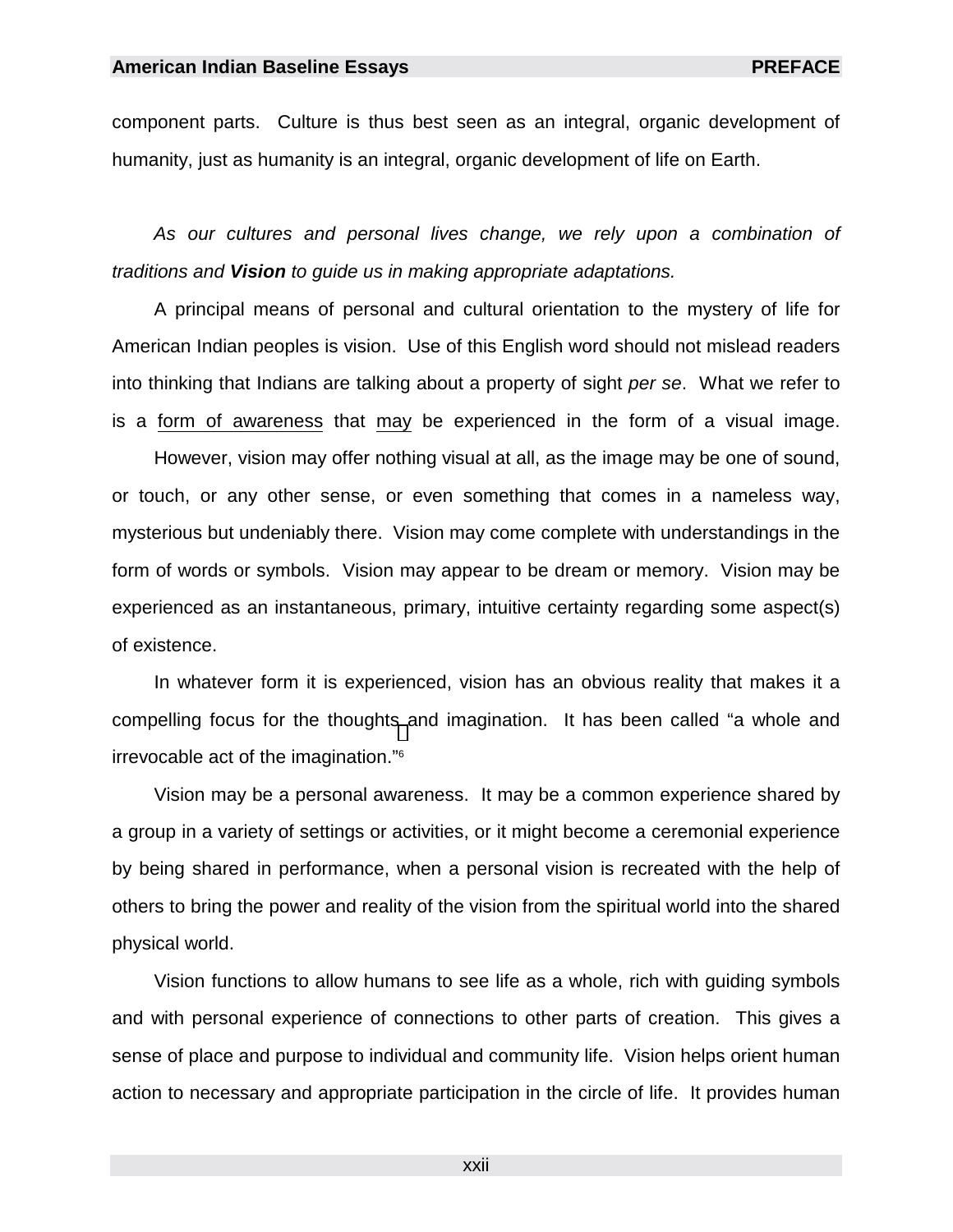life with purpose, means and meaning. Vision can both answer questions and raise them as challenges by which we can grow and gain understanding within the mystery of life.

*The product of our knowledge about the nature of ourselves and the world is a philosophy that emphasizes a Holistic World View.*

 A 'world view' (literally translated from the German term *Weltanschauung*) is defined as "[a c](#page-25-0)omprehensive conception or image of the universe and of humanity's relation to it."7 The world view and languages of the European-American geocultural group most commonly take an analytic approach to awareness of reality. An analytic approach is one where reality is physically or mentally divided and subdivided into 'parts' which can then be investigated and understood in (supposed) physical or intellectual isolation. An image of reality as a whole is then assembled by an inductive summation and generalization of what has been learned about the 'parts'.

 American Indians' contemporary use of the colonial English, French or Spanish languages in much of our everyday speech will sometimes suggest to others that we too have an analytic world view, that we conceive a separateness among things and events.

 However, American Indian cultures have traditionally held a holistic world view. This is a form of awareness that synthesizes perceptions about reality in full, living context. While we of course observe, recognize and interact with individual beings, the cognitive emphasis in a holistic world view is on the whole network of relationships among all beings and on the meanings of interactions within that network.

 Instead of a simple summation of parts of the world conceived as objects, American Indian images of reality can be likened to a complex matrix table of correlations where the interaction effects are often of greater strength and significance than any other effects.